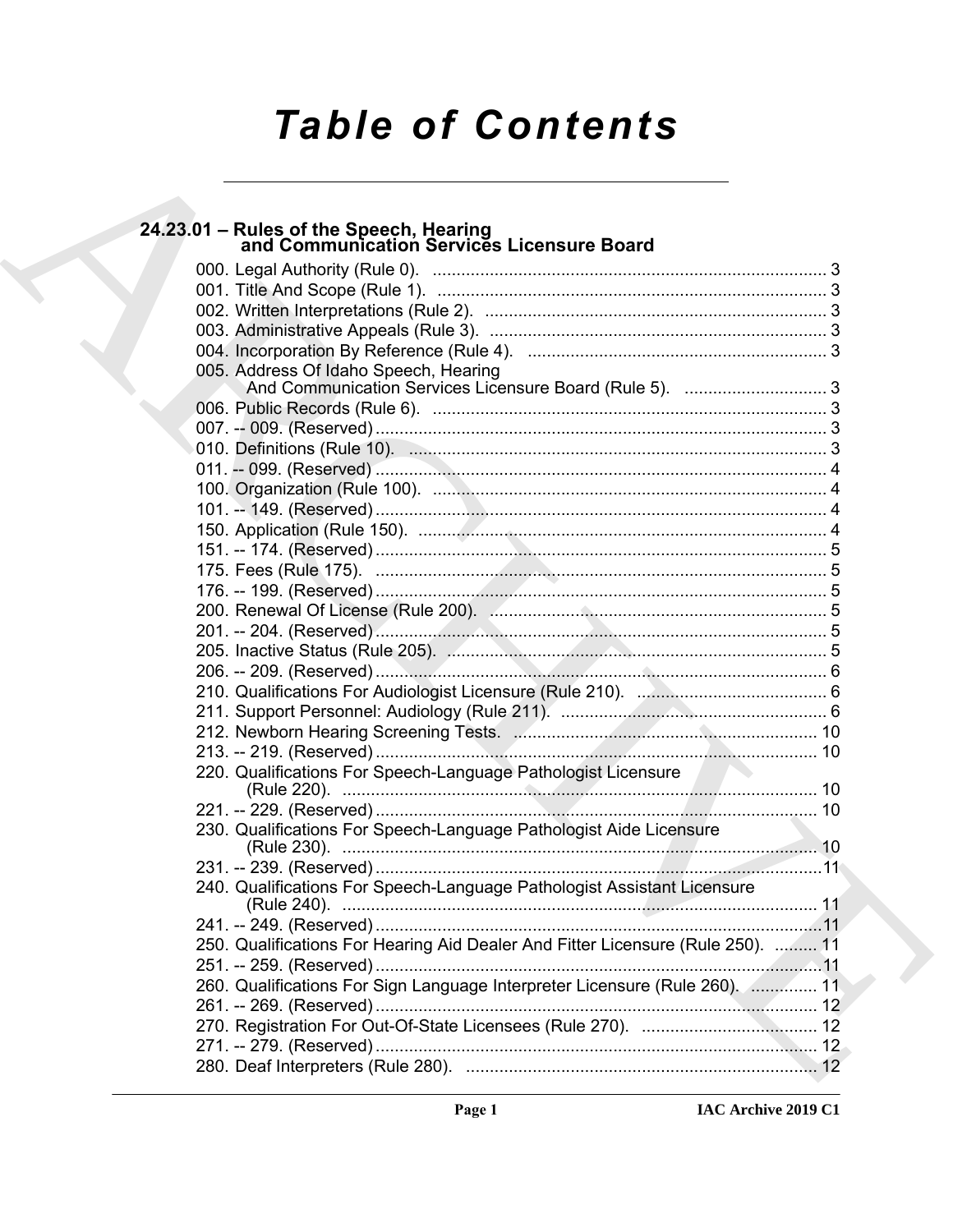# Table of Contents (cont'd)

| 320. Written Statement Of Suitability For Licensure (Rule 320).  14       |  |
|---------------------------------------------------------------------------|--|
|                                                                           |  |
|                                                                           |  |
|                                                                           |  |
|                                                                           |  |
|                                                                           |  |
| 450. Provisional Permit: Fitting And Dealing Hearing Aids (Rule 450).  15 |  |
|                                                                           |  |
| 460. Provisional Permit: Speech-Language Pathology (Rule 460).  17        |  |
|                                                                           |  |
|                                                                           |  |
|                                                                           |  |
|                                                                           |  |
|                                                                           |  |
|                                                                           |  |
|                                                                           |  |
|                                                                           |  |
|                                                                           |  |
|                                                                           |  |
|                                                                           |  |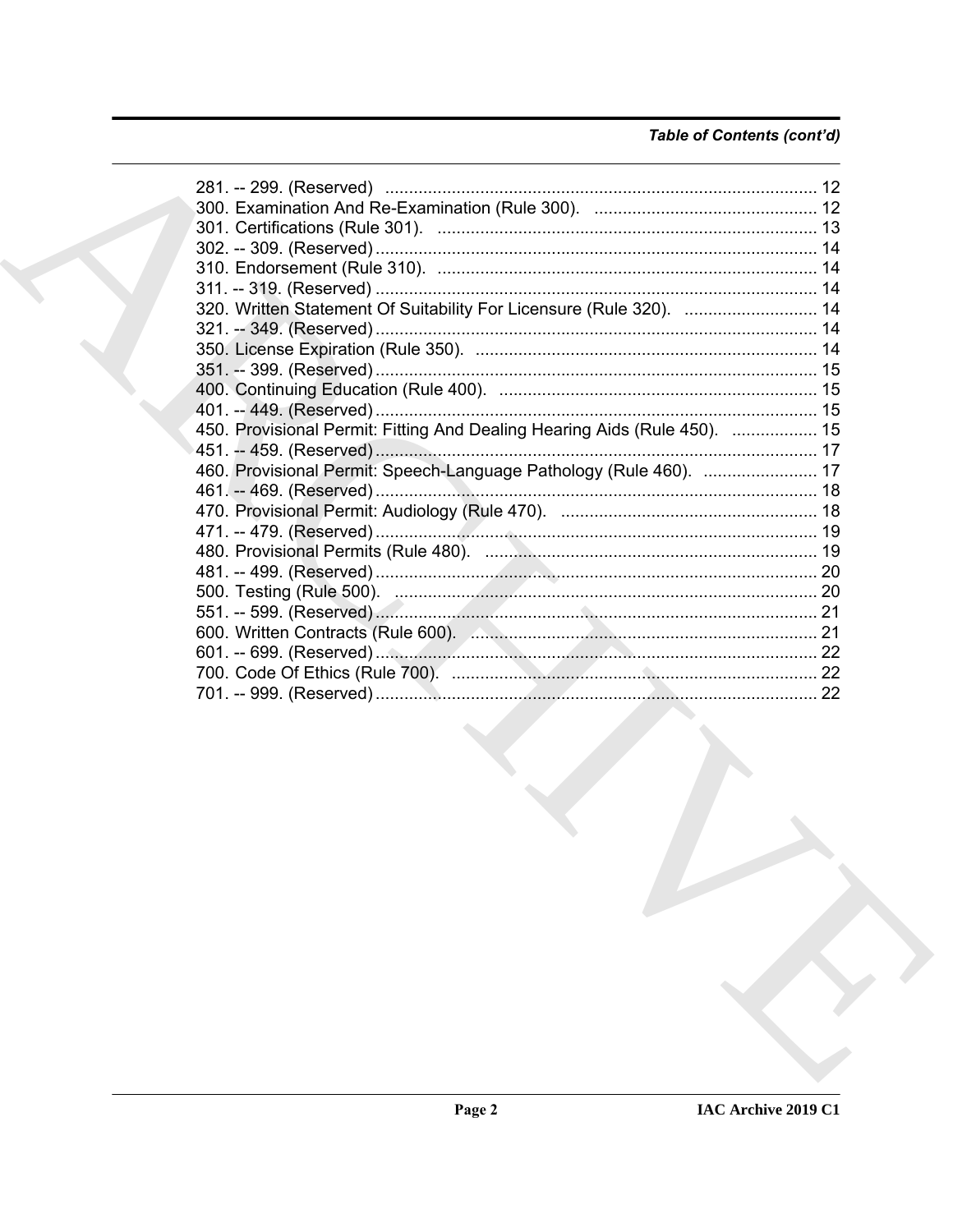#### **IDAPA 24 TITLE 23 CHAPTER 01**

#### **24.23.01 – RULES OF THE SPEECH, HEARING AND COMMUNICATION SERVICES LICENSURE BOARD**

#### <span id="page-2-18"></span><span id="page-2-1"></span><span id="page-2-0"></span>**000. LEGAL AUTHORITY (RULE 0).**

These rules are hereby prescribed and established pursuant to the authority vested in the Speech, Hearing and Communication Services Licensure Board by the provisions of Section 54-2910, Idaho Code. (3-30-06)

#### <span id="page-2-20"></span><span id="page-2-2"></span>**001. TITLE AND SCOPE (RULE 1).**

These rules shall be cited as IDAPA 24.23.01, "Rules of the Speech, Hearing and Communication Services Licensure Board." (3-30-06)

#### <span id="page-2-21"></span><span id="page-2-3"></span>**002. WRITTEN INTERPRETATIONS (RULE 2).**

The Board may have written statements that pertain to the interpretation of the rules of this chapter. Such interpretations, if any, are available for public inspection and copying at cost in the main office of the Bureau of Occupational Licenses. (3-30-06)

#### <span id="page-2-11"></span><span id="page-2-4"></span>**003. ADMINISTRATIVE APPEALS (RULE 3).**

Administrative Appeals shall be governed by the Administrative Procedure Act, Title 67, Chapter 52, Idaho Code.

 $(3-30-06)$ 

#### <span id="page-2-17"></span><span id="page-2-5"></span>**004. INCORPORATION BY REFERENCE (RULE 4).**

The document titled "National Association of the Deaf (NAD)-Registry of Interpreters for the Deaf, Inc. (RID) Code of Professional Conduct," copyright 2005 by the Registry of Interpreters for the Deaf, is incorporated by reference into this rule and is available at the Board's office and on the Board's web site. (3-22-18)

#### <span id="page-2-10"></span><span id="page-2-6"></span>**005. ADDRESS OF IDAHO SPEECH, HEARING AND COMMUNICATION SERVICES LICENSURE BOARD (RULE 5).**

**C[H](http://www.ibol.idaho.gov)APTER 01**<br> **ARCH[I](mailto:shs@ibol.idaho.gov)VES COMMUNICATION SERVICES LUCENSIDES BOARD<br>
1980. LEVELAT AITHORITY (RILLE A).<br>
These responses to converge the convergence of the convergence of the services of the services of the services of the se** The office of the Idaho Speech, Hearing and Communication Services Licensure Board is located within the Bureau of Occupational Licenses, 700 W. State Street, Boise, Idaho 83702. The Bureau is open between the hours of 8:00 a.m. and 5:00 p.m. each day except Saturdays, Sundays and holidays. The telephone number of the Board is (208) 334-3233. The Board's fax number is (208) 334-3945. The Board's e-mail address is shs@ibol.idaho.gov. The Board's official website is http://www.ibol.idaho.gov. (3-29-10)

#### <span id="page-2-19"></span><span id="page-2-7"></span>**006. PUBLIC RECORDS (RULE 6).**

The records associated with the Speech, Hearing and Communication Services Licensure Board are subject to the provisions of the Idaho Public Records Act, Title 74, Chapter 1, Idaho Code. (3-30-06) provisions of the Idaho Public Records Act, Title 74, Chapter 1, Idaho Code.

### <span id="page-2-8"></span>**007. -- 009. (RESERVED)**

#### <span id="page-2-12"></span><span id="page-2-9"></span>**010. DEFINITIONS (RULE 10).**

<span id="page-2-14"></span>**01. Board**. The Speech, Hearing and Communication Services Licensure Board as prescribed in 54-2908 Idaho Code. (3-30-06) Section 54-2908, Idaho Code.

<span id="page-2-15"></span>**02.** Bureau. The Bureau of Occupational Licenses as prescribed in Sections 54-2903 and 67-2602, Idaho Code. (3-30-06) Idaho Code. (3-30-06)

<span id="page-2-13"></span>**03. Audiology Support Personnel**. Unlicensed natural persons who work under the direction and supervision of an audiologist who is licensed in accordance with Title 54, Chapter 29, Idaho Code, and is engaged in the practice of audiology.  $(3-24-17)$ 

<span id="page-2-16"></span>**04. Deaf Interpreter**. A person who is deaf or hard-of-hearing and not a licensed sign language interpreter, who is nonetheless permitted by Section 54-2905, Idaho Code, and Board rule to perform in the role of a sign language interpreter. (3-22-18)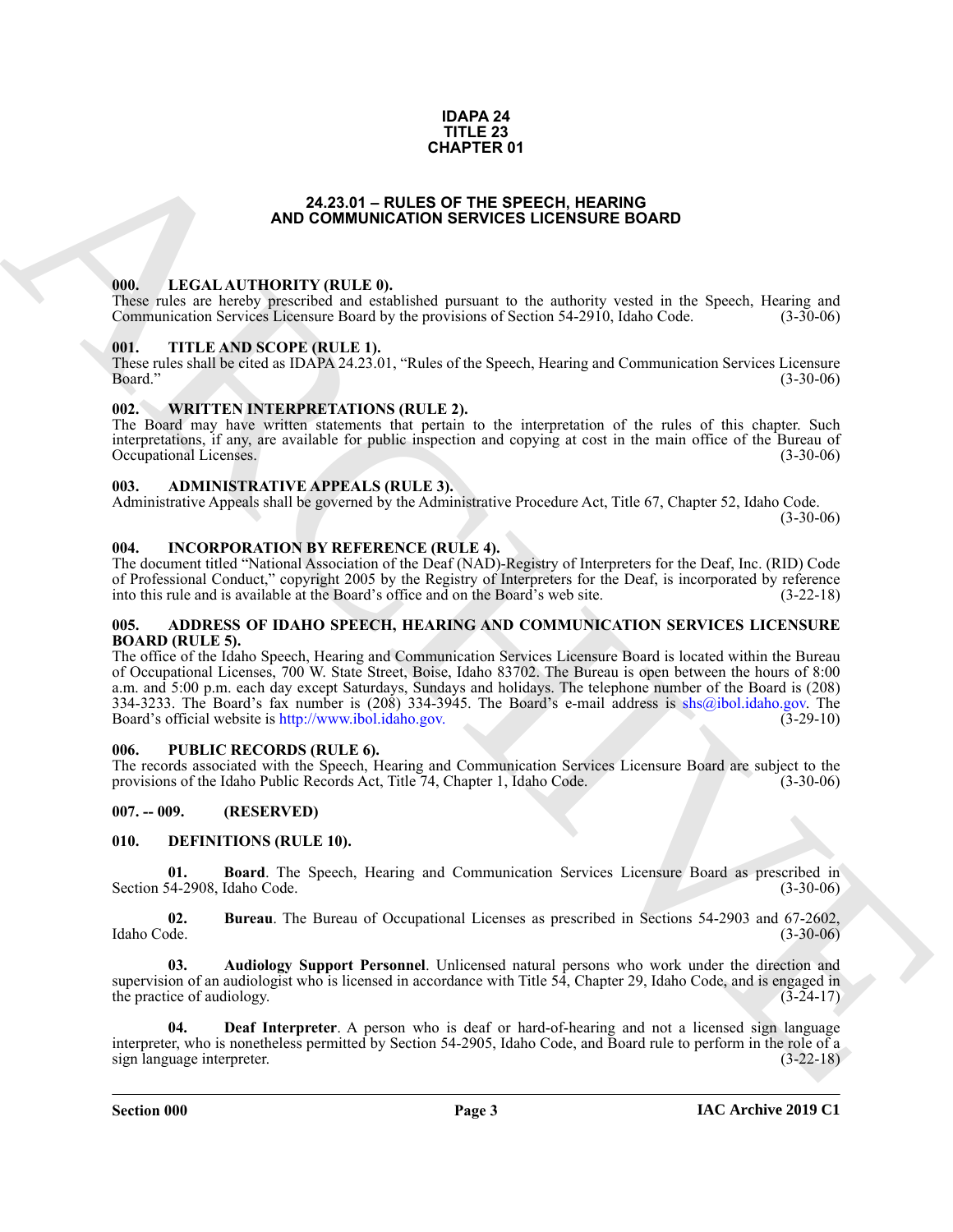<span id="page-3-8"></span>**05. Dual Licensure**. The status of a person who holds more than one (1) license under Title 54, Chapter 29, Idaho Code. (3-22-18)

<span id="page-3-7"></span>**06. Distant Site**. The site at which a provider of audiology, speech-language pathology, sign language interpreting or hearing aid dealing and fitting services is located at the time the service is provided. (3-22-18)

<span id="page-3-11"></span><span id="page-3-9"></span>**07. Originating Site**. The location of a service recipient at the time audiology, speech-language pathology, sign language interpreting or hearing aid dealing and fitting services are provided. (3-22-18)

**Europe of Occupations I**. For since  $\alpha$  is then the since  $\alpha$  is the since  $\alpha$  is the since  $\alpha$  is the since  $\alpha$  is the since  $\alpha$  is the since  $\alpha$  is the since  $\alpha$  is the since  $\alpha$  is the since  $\alpha$  is the since **08. Tele-Speech, Hearing and Communication Services**. Audiology, speech-language pathology, sign language interpreting, or hearing aid dealing and fitting services provided to a person through the use of electronic communications, information technology, asynchronous store and forward transfer, or synchronous interaction between a service provider at a distant site and a service recipient at an originating site. The practice of audiology, speech-language pathology, sign language interpreting, or hearing aid dealing and fitting via tele-speech, hearing and communication services is deemed to take place at the originating site.  $(3-22-18)$ 

<span id="page-3-10"></span>**09. Tele-Speech, Hearing and Communication Provider**. A person who is licensed, required to be licensed, or, if located outside of Idaho, would be required to be licensed if located in Idaho by Title 54, Chapter 29, Idaho Code, and who provides or offers to provide tele-speech, hearing and communication services to persons who are located in Idaho. (3-22-18)

#### <span id="page-3-0"></span>**011. -- 099. (RESERVED)**

#### <span id="page-3-13"></span><span id="page-3-12"></span><span id="page-3-1"></span>**100. ORGANIZATION (RULE 100).**

**01. Meetings**. The Board shall meet not less than twice annually and at other such times and places as designated by the Board or the Chairman of the Board. Special meetings may be held at the call of the Chairman, and all members shall be notified. (3-30-06)

**a.** All meetings shall be held in accordance with the Idaho Open Meeting Law, Sections 67-2340 through 67-2347, Idaho Code. (3-30-06)

**b.** Four (4) members of the Board shall constitute a quorum, provided at least one (1) board member of the relevant profession is present when any board action is taken that affects the profession, its licensees, or applicants. The Board may act by virtue of a majority vote of members present in which a quorum is present. The Chairman may vote only in the event of a tie vote. (7-17-14)

<span id="page-3-14"></span>**02. Organization of the Board**. At the first meeting of each fiscal year, the Board shall elect from its members a Chairman, who shall assume the duty of the office immediately upon such selection. (3-30-06)

**a.** The Chairman shall when present, preside at all meetings, appoint with the consent of the Board, all committees, and shall otherwise perform all duties pertaining to the office of Chairman. The Chairman shall be an exofficio member of all committees. (3-30-06)

**b.** The Chief of the Bureau shall act as an agent of the Board and shall be the official keeper of all records of the Board. The Bureau shall provide such services as may be authorized by Chapter 26, Title 67, Idaho Code, and as defined under contract between the Bureau and the Board. (3-30-06)

#### <span id="page-3-2"></span>**101. -- 149. (RESERVED)**

#### <span id="page-3-4"></span><span id="page-3-3"></span>**150. APPLICATION (RULE 150).**

**01. Filing an Application**. Applicants for licensure will submit a complete application, verified under oath, to the Board at its official address. The application must be on the forms approved by the Board and submitted together with the appropriate fees and supporting documents.

<span id="page-3-6"></span><span id="page-3-5"></span>**02. Supporting Documents**. The applicant must provide or facilitate the provision of any supporting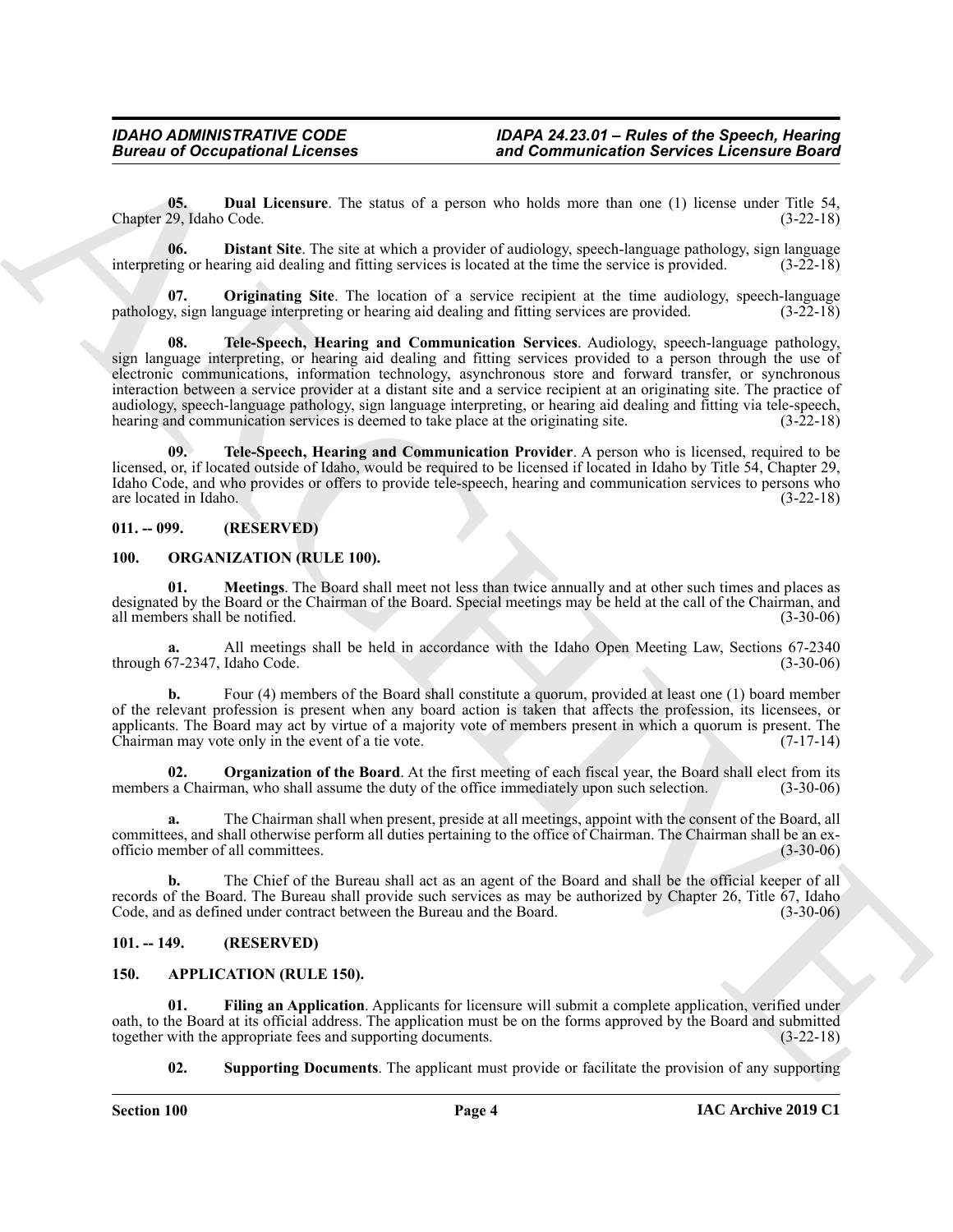third-party documents that may be required under the qualifications for the license being sought. (3-22-18)

<span id="page-4-6"></span>**03. Applications Must Be Complete**. Applications will not be considered complete until all required information, documents, and fees are received by the Board. (3-22-18)

<span id="page-4-7"></span>**04. Lack of Activity**. If an applicant fails to respond to a Board request or an application has lacked activity for twelve (12) consecutive months, the application on file with the Board will be deemed denied and will be terminated upon a thirty (30) day written notice, unless the applicant demonstrates good cause to the Board.

(3-22-18)

#### <span id="page-4-0"></span>**151. -- 174. (RESERVED)**

<span id="page-4-8"></span><span id="page-4-1"></span>**175. FEES (RULE 175).**

Applications should not be filed unless the applicant can meet all requirements. (3-30-06)

<span id="page-4-14"></span><span id="page-4-13"></span><span id="page-4-11"></span>**01.** Application Fee. Application Fee - Thirty dollars (\$30). (3-30-06)

**02. Original License Fee**. The original license fee is seventy dollars (\$70) to be accompanied by the completed application. (3-24-17)

**03. Examination/Reexamination Fee**. Examination fee shall be that charged by the examination provider plus an administration fee of fifty dollars (\$50) when the examination is administered by the Board.

 $(3-30-06)$ 

- <span id="page-4-17"></span><span id="page-4-15"></span>**04.** Provisional Permit. Provisional permit and provisional permit extension fee is one hundred dollars (3-22-18)  $(3-22-18)$ 
	- **05. Registration Fee for Out-of-State Licenses**. Registration fee is ten dollars (\$10). (3-22-18)
	- **06. Annual Renewal Fee**. Annual renewal fee is one hundred dollars (\$100). (3-24-17)
	- **07. Annual Renewal Fee for Inactive License**. Annual renewal fee is sixty-five dollars (\$65).

(3-27-13)

<span id="page-4-18"></span><span id="page-4-16"></span><span id="page-4-12"></span><span id="page-4-10"></span><span id="page-4-9"></span>**08. Reinstatement Fee**. Reinstatement fee is as provided in Section 67-2614, Idaho Code. (3-22-18)

**09. Dual Licensure Fee**. There is no fee for dual licensure. A person shall be charged fees as though the person had obtained only one (1) license. (3-22-18)

**10. Refund of Fees**. No refund of fees shall be made to any person who has paid such fees for application or reinstatement of a license or examination fees for unexcused applicants. (3-29-10)

#### <span id="page-4-2"></span>**176. -- 199. (RESERVED)**

#### <span id="page-4-21"></span><span id="page-4-20"></span><span id="page-4-3"></span>**200. RENEWAL OF LICENSE (RULE 200).**

Biometric of Compatibility distributions control in the state of the biometric state of the state of the state of the state of the state of the state of the state of the state of the state of the state of the state of the **01. Expiration Date**. All licenses expire and must be renewed annually on forms approved by the Board on the birth date of an individual licensee in accordance with Section 67-2614, Idaho Code. Licenses not so renewed will be canceled in accordance with Section 67-2614. Idaho Code. (3-30-06) renewed will be canceled in accordance with Section 67-2614, Idaho Code.

<span id="page-4-22"></span>**02. Reinstatement**. Any license canceled for failure to renew may be reinstated in accordance with Section 67-2614, Idaho Code, and the applicant must submit proof of having obtained the required continuing education in the twelve (12) months prior to reinstatement. (3-29-10) education in the twelve  $(12)$  months prior to reinstatement.

#### <span id="page-4-4"></span>**201. -- 204. (RESERVED)**

### <span id="page-4-19"></span><span id="page-4-5"></span>**205. INACTIVE STATUS (RULE 205).**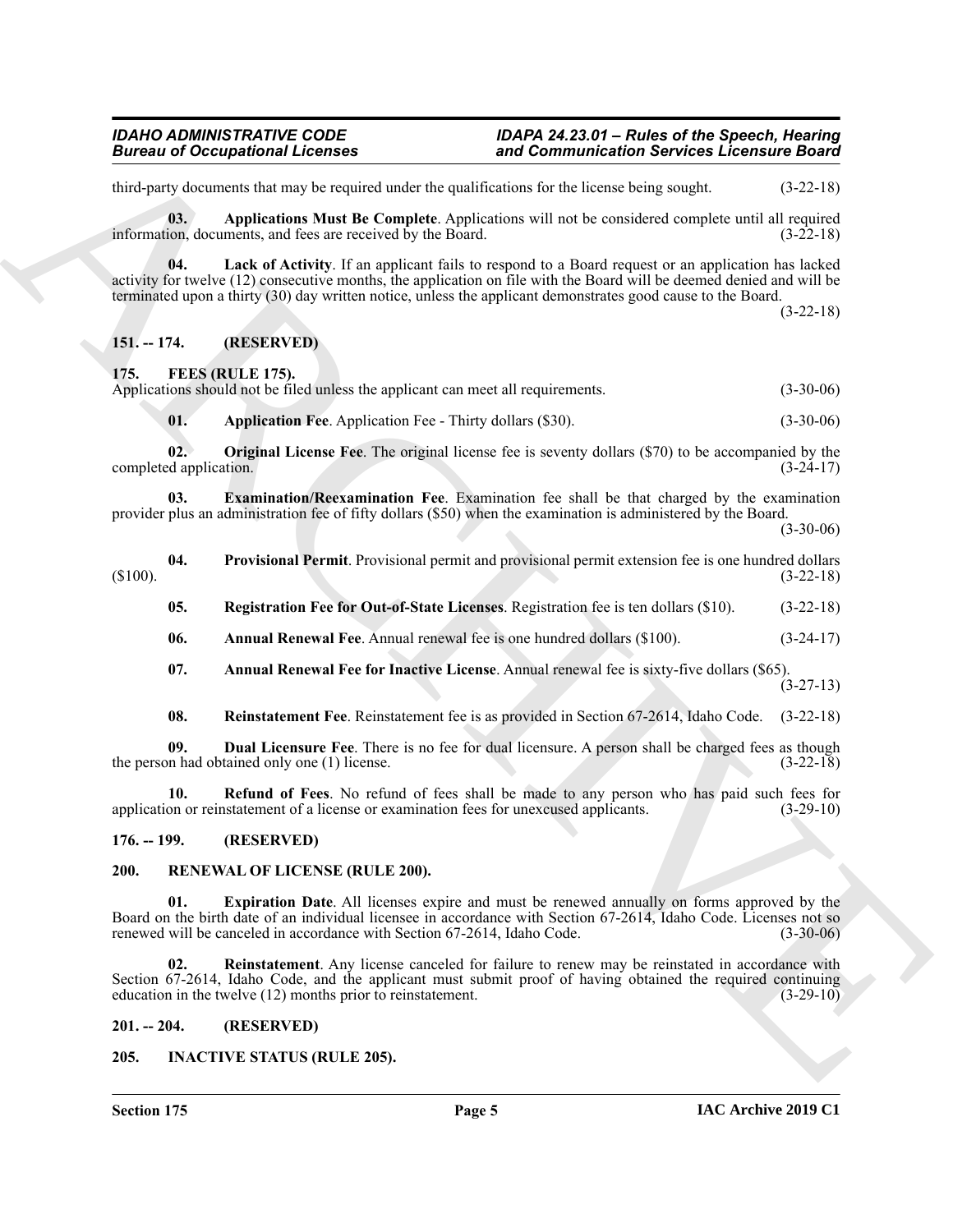**01. Request for Inactive Status**. Each person requesting an inactive status during the renewal of their active license must submit a written request and pay the established fee. (3-27-13)

#### <span id="page-5-4"></span><span id="page-5-3"></span>**02. Inactive License Status**. (3-27-13)

**a.** All continuing education requirements will be waived for any year or portion thereof that a licensee maintains an inactive license and is not actively practicing or supervising in Idaho. (3-27-13)

**b.** Inactive license renewal notices and licenses will be marked "Inactive." (3-27-13)

**c.** When the licensee desires active status, the licensee must show acceptable fulfillment of continuing education requirements for the previous twelve (12) months and submit a fee equivalent to the difference between the inactive and active renewal fee. (3-27-13)

**d.** Licensees shall not practice or supervise in Idaho as an Audiologist, Speech-Language Pathologist, Speech-Language Pathologist Aide, Speech-Language Pathologist Assistant, or Hearing Aid Dealer and Fitter while on inactive status. (3-27-13)

#### <span id="page-5-0"></span>**206. -- 209. (RESERVED)**

### <span id="page-5-5"></span><span id="page-5-1"></span>**210. QUALIFICATIONS FOR AUDIOLOGIST LICENSURE (RULE 210).**

All applicants for licensure as an audiologist must comply with the following education, experience, and examination requirements in addition to completion of an application as set forth in Section 150: (4-2-08)

<span id="page-5-8"></span>**01. Graduate Program Requirement**. A master's or doctoral degree with emphasis in audiology or not less than seventy-five (75) semester credit hours of post-baccalaureate study that culminates in a doctoral degree from a nationally accredited school for audiology. (4-2-08) from a nationally accredited school for audiology.

<span id="page-5-6"></span>**02. Examination**. Pass an examination given by PRAXIS or other examination as may be approved by the Board. (4-2-08) the Board.  $(4-2-08)$ 

<span id="page-5-7"></span>**03. Experience**. Meet the supervised academic clinical practicum and supervised postgraduate experience approved by the Board. (4-2-08)

#### <span id="page-5-2"></span>**211. SUPPORT PERSONNEL: AUDIOLOGY (RULE 211).**

### <span id="page-5-10"></span><span id="page-5-9"></span>**01. Supervising Audiologist – Responsibilities – Restrictions**. (3-24-17)

**a.** The supervising audiologist, a person licensed to practice audiology under Title 54, Chapter 29, Idaho Code, is responsible for everything audiology support personnel do or fail to do while performing their duties under the supervising audiologist's supervision. (3-24-17)

**b.** Responsibilities of the supervising audiologist include, but are not limited to: (3-24-17)

i. Hiring, training, assessing the competency, and evaluating the performance of audiology support (3-24-17) personnel. (3-24-17)

ii. Approving or disapproving all orders and directives concerning audiology tasks issued by rators or other managers. (3-24-17) administrators or other managers.

Bureau of Occupations I. from the Theoretics and Commutines then showed Electronic Board<br>
U. Represent the Lateration Schedule and proper sequences and proper sequences of the commuting the commuting terms of the commutin Assigning audiology tasks to audiology support personnel and supervising the performance of those tasks. Assigned tasks must not exceed the knowledge and skills of audiology support personnel nor require the exercise of professional judgment, interpretation of test results, or the development or modification of treatment plans. (3-24-17)  $\mu$  plans. (3-24-17)

iv. Assessing the abilities of audiology support personnel to perform assigned audiology tasks.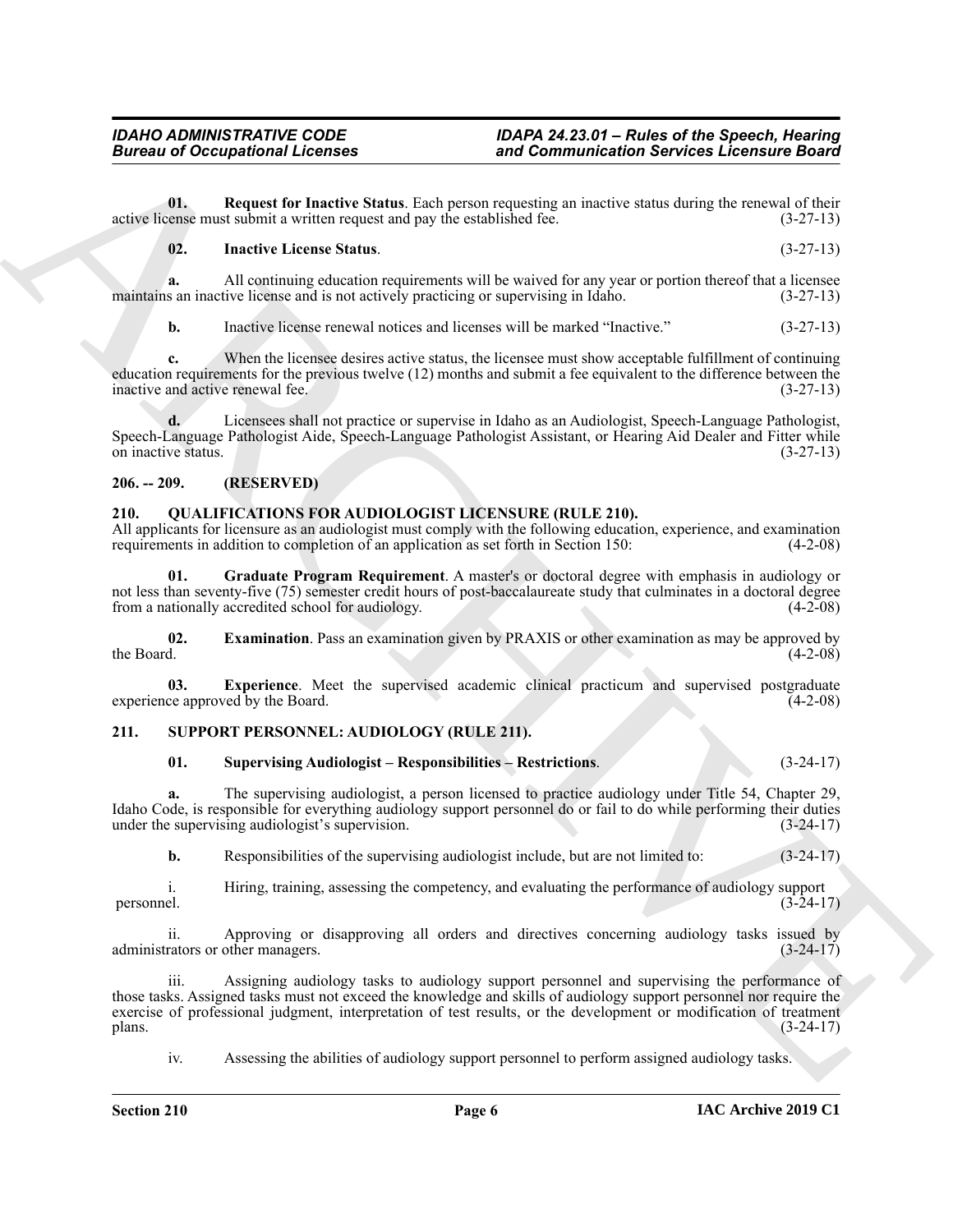(3-24-17)

v. Providing feedback to audiology support personnel to facilitate improved job performance. (3-24-17)

**c.** The number of audiology support personnel that an audiologist may supervise at any one time must stent with the delivery of appropriate, quality service, and Title 54, Chapter 29, Idaho Code.  $(3-24-17)$ be consistent with the delivery of appropriate, quality service, and Title 54, Chapter 29, Idaho Code.

**d.** An audiologist must supervise audiology support personnel in the following manner: (3-24-17)

i. A supervising audiologist must directly supervise audiology support personnel no less than one (1) time for every five (5) times that support personnel provide audiology services to a patient (twenty percent (20%)). Direct supervision requires in-view real-time observation and guidance while an assigned activity is performed. This requirement can be met when the supervisor is providing supervision from a distant site using two-way video and audio transmission. The supervising audiologist will document and retain a record of all direct supervision periods.

 $(3-24-17)$ 

ii. When not providing direct supervision, the supervising audiologist must provide direction and supervision to audiology support personnel while support personnel are providing audiology services to a patient by making themselves accessible to the support personnel by telephone, video conferencing or in person. (3-24-17)

#### <span id="page-6-0"></span>**02. Audiology Support Personnel – Roles – Restrictions**. (3-24-17)

**a.** Audiology support personnel perform only tasks that are planned, delegated, and supervised by the supervising audiologist. Duties and responsibilities are assigned based on training, available supervision, and specific work setting. (3-24-17) work setting. (3-24-17)

**Bureau of Occupations I. Februaries and Communication Services Licensine Board**<br> **A**<br> **A Example 18 and the summarized of the summarization Services Licensine Board<br>
<b>ARCHIVE CONSULTS**<br> **ARCHIVE CONSULTS**<br> **ARCHIVE b.** Authorized audiology support personnel tasks include but are not limited to the following:  $(3-24-17)$ i. Greet and escort patients. (3-24-17) ii. Schedule patients. (3-24-17) iii. Package and dispatch by mail ear-mold orders, devices for repair, and manufacturer/lab returns.  $(3-24-17)$ iv. Maintain an inventory of supplies. (3-24-17) v. Check equipment for functionality. (3-24-17) vi. Test hearing aids and other amplification devices. (3-24-17) vii. Troubleshoot and perform minor repairs to hearing aids, ear molds, and other amplification devices. (3-24-17) viii. Clean hearing aids and other amplification devices. (3-24-17) ix. Perform electroacoustic analysis of hearing aids and other amplification devices. (3-24-17) x. Instruct patients in the proper use and care of hearing aids and other amplification devices.  $(3-24-17)$ xi. Demonstrate how to use alerting and assistive listening devices. (3-24-17) xii. Instruct patients on how to perform proper ear hygiene. (3-24-17)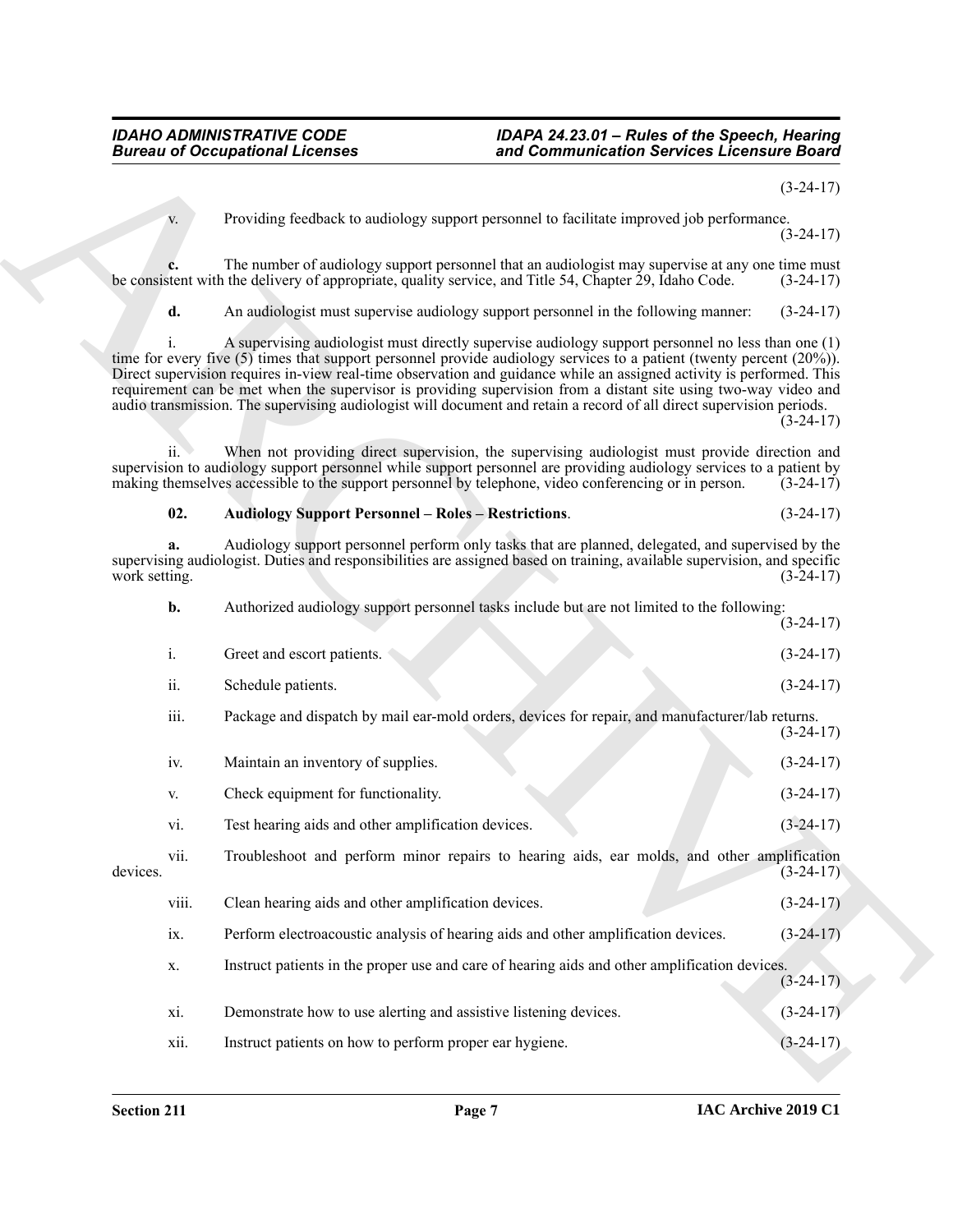|                                    | <b>Bureau of Occupational Licenses</b>                                                                                                                                                              | and Communication Services Licensure Board |  |  |
|------------------------------------|-----------------------------------------------------------------------------------------------------------------------------------------------------------------------------------------------------|--------------------------------------------|--|--|
| xiii.                              | Assist audiologist in treatment programs.                                                                                                                                                           | $(3-24-17)$                                |  |  |
| xiv.                               | Assist audiologist with setup and technical tasks.                                                                                                                                                  | $(3-24-17)$                                |  |  |
| XV.                                | Prepare materials for ear impressions.                                                                                                                                                              | $(3-24-17)$                                |  |  |
| xvi.                               | Maintain and restock testing and treatment rooms.                                                                                                                                                   | $(3-24-17)$                                |  |  |
| xvii.                              | Perform equipment maintenance and biological checks.                                                                                                                                                | $(3-24-17)$                                |  |  |
| xviii.                             | Conduct hearing and tympanic screening on children and adults without interpretation.                                                                                                               | $(3-24-17)$                                |  |  |
| xix.                               | Conduct otoacoustic emission screening.                                                                                                                                                             | $(3-24-17)$                                |  |  |
| XX.                                | Perform non-diagnostic otoscopy.                                                                                                                                                                    | $(3-24-17)$                                |  |  |
| XX1.                               | Perform pure-tone audiological reassessment on established patients.                                                                                                                                | $(3-24-17)$                                |  |  |
| xxii.                              | Prepare patients for vidoenystagmography/electronystagmography or evoked testing.                                                                                                                   | $(3-24-17)$                                |  |  |
| xxiii.                             | Assist audiologists to test the hearing of pediatric patients.                                                                                                                                      | $(3-24-17)$                                |  |  |
| xxiv.                              | Perform universal newborn hearing screening tests.                                                                                                                                                  | $(3-24-17)$                                |  |  |
| XXV.                               | Perform infection control duties with the clinic/service.                                                                                                                                           | $(3-24-17)$                                |  |  |
| xxvi.                              | Assist patients in recording their case history and completing other relevant forms.                                                                                                                | $(3-24-17)$                                |  |  |
| xxvii.<br>and repairs.             | Communicate with hearing instrument manufacturers and suppliers regarding the status of orders                                                                                                      | $(3-24-17)$                                |  |  |
| XXV111.                            | Facilitate the exchange of information between audiologist and patient when differences in<br>languages or culture are an issue.                                                                    | $(3-24-17)$                                |  |  |
| xxix.                              | Assist in clinical research.                                                                                                                                                                        | $(3-24-17)$                                |  |  |
| c.                                 | Audiology support personnel are prohibited from performing the following:                                                                                                                           | $(3-24-17)$                                |  |  |
| i.                                 | Any task prohibited by state or federal law.                                                                                                                                                        | $(3-24-17)$                                |  |  |
| ii.                                | Any task not expressly approved by the supervising audiologist.                                                                                                                                     | $(3-24-17)$                                |  |  |
| iii.<br>procedures.                | Interpreting observations or data into diagnostic statements of clinical management strategies or                                                                                                   | $(3-24-17)$                                |  |  |
| iv.                                | Determining case selection.                                                                                                                                                                         | $(3-24-17)$                                |  |  |
| V.<br>the supervising audiologist. | Transmitting clinical information, either verbally or in writing, to anyone without the approval of                                                                                                 | $(3-24-17)$                                |  |  |
| vi.<br>the client's records.       | Composing clinical reports except for progress notes to be reviewed by the audiologist and held in                                                                                                  | $(3-24-17)$                                |  |  |
| vii.                               | Referring a patient/client to other professionals or agencies.                                                                                                                                      | $(3-24-17)$                                |  |  |
| viii.                              | Referring to self or using in connection with audiology support person's name, any title other than<br>one determined by the supervising audiologist that is consistent with state and federal law. | $(3-24-17)$                                |  |  |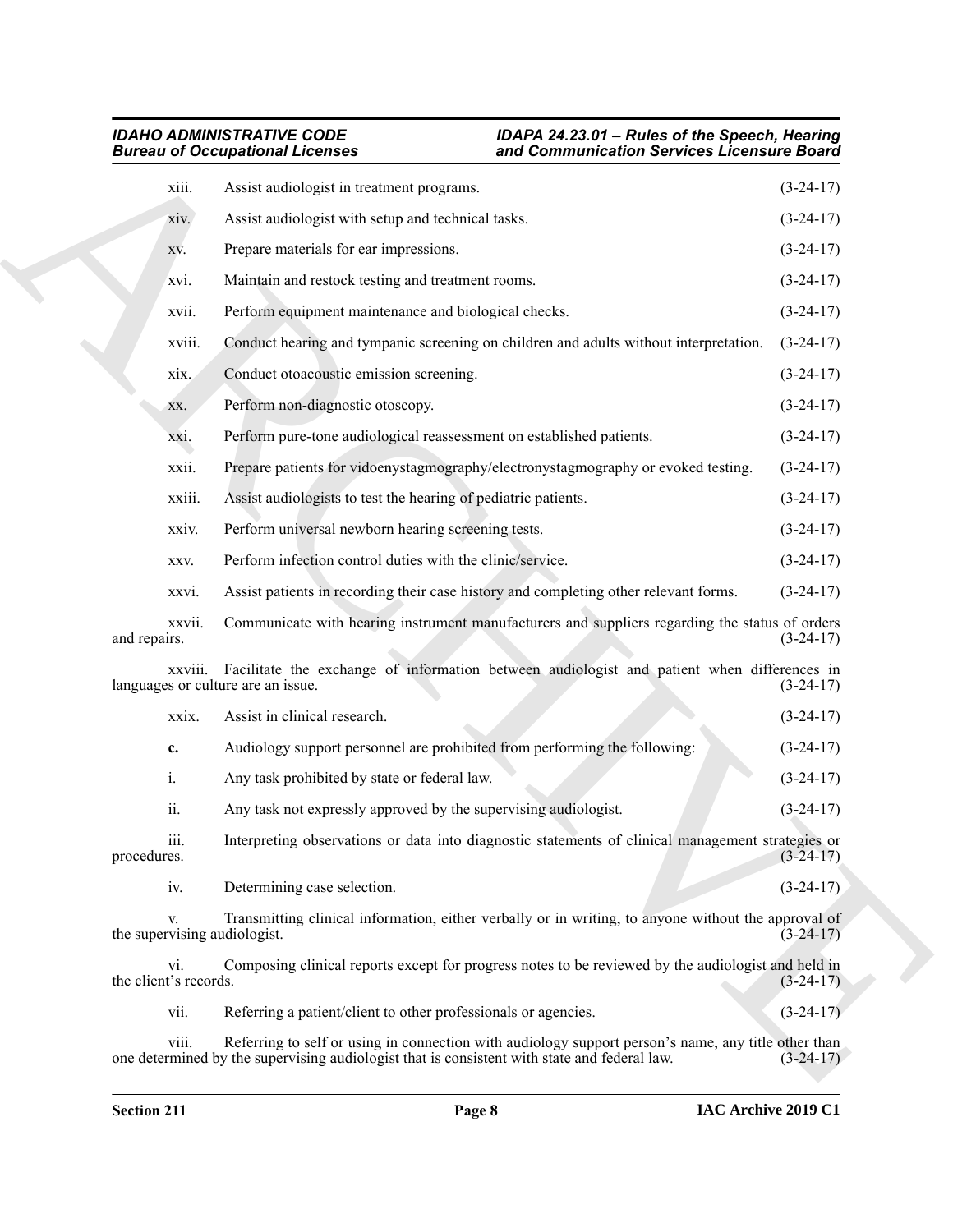#### <span id="page-8-1"></span><span id="page-8-0"></span>**03. Audiology Support Personnel Certified by the Council for Accreditation in Occupational Hearing Conservation (CAOHC) – Roles – Restrictions**. (3-24-17)

|                                       | <b>Bureau of Occupational Licenses</b>                                                                                                                                                                                                                                    | and Communication Services Licensure Board |             |
|---------------------------------------|---------------------------------------------------------------------------------------------------------------------------------------------------------------------------------------------------------------------------------------------------------------------------|--------------------------------------------|-------------|
| ix.                                   | Signing any formal documents (e.g. treatment plans, reimbursement forms, or reports). (3-24-17)                                                                                                                                                                           |                                            |             |
| X.                                    | Discharging a patient/client from services.                                                                                                                                                                                                                               |                                            | $(3-24-17)$ |
| X1.                                   | Communicating with a patient/client's family or others regarding any aspect of the patient/client's<br>status or services without the specific consent of the supervising audiologist.                                                                                    |                                            | $(3-24-17)$ |
| 03.                                   | Audiology Support Personnel Certified by the Council for Accreditation in Occupational<br>Hearing Conservation (CAOHC) – Roles – Restrictions.                                                                                                                            |                                            | $(3-24-17)$ |
| a.                                    | Audiology support Personnel who are certified by the CAOHC as a Certified Occupational Hearing<br>Conservationist (COHC) may perform the following tasks under the supervision of a licensed audiologist in addition<br>to those tasks set forth in Subsection 211.02.b.: |                                            | $(3-24-17)$ |
| $\mathbf{i}$ .                        | Check and calibrate audiometric instrumentation. [see Rule 211.02.b.v. and vi.]                                                                                                                                                                                           |                                            | $(3-24-17)$ |
| ii.                                   | Conduct otoscopic screening and pure-tone threshold testing.                                                                                                                                                                                                              |                                            | $(3-24-17)$ |
| iii.                                  | Counsel employees about test results and the criteria for employee referral.                                                                                                                                                                                              |                                            | $(3-24-17)$ |
| iv.                                   | Fit employees and train them on personal hearing protection devices.                                                                                                                                                                                                      |                                            | $(3-24-17)$ |
| V.                                    | Fit hearing protection devices for testing.                                                                                                                                                                                                                               |                                            | $(3-24-17)$ |
| vi.                                   | Assist CAOHC course directors in the conduct of training.                                                                                                                                                                                                                 |                                            | $(3-24-17)$ |
| vii.                                  | Educate, train, and motivate employees to conserve their hearing.                                                                                                                                                                                                         |                                            | $(3-24-17)$ |
| viii.                                 | Maintain business and medical records.                                                                                                                                                                                                                                    |                                            | $(3-24-17)$ |
| ix.                                   | Generate periodic hearing conservation statistical reports.                                                                                                                                                                                                               |                                            | $(3-24-17)$ |
|                                       | In addition to being prohibited from performing the tasks listed in Subsection 211.02.c., CAOHC's<br>are also prohibited from performing the following tasks:                                                                                                             |                                            | $(3-24-17)$ |
| conservation program.                 | Assuming the role of a professional supervisor of the audiometric monitoring portion of a hearing                                                                                                                                                                         |                                            | $(3-24-17)$ |
| ii.                                   | Assuming the role of instructor of other occupation hearing conservationists.                                                                                                                                                                                             |                                            | $(3-24-17)$ |
| iii.                                  | Interpreting audiograms.                                                                                                                                                                                                                                                  |                                            | $(3-24-17)$ |
| iv.<br>testing or speech audiometry). | Conducting any type of audiometric testing other than air conduction (e.g. not bone-conduction                                                                                                                                                                            |                                            | $(3-24-17)$ |
| V.                                    | Diagnosing hearing disorders.                                                                                                                                                                                                                                             |                                            | $(3-24-17)$ |
| vi.                                   | Independently evaluating a hearing conservation program's effectiveness.                                                                                                                                                                                                  |                                            | $(3-24-17)$ |
| vii.                                  | Conducting noise surveys and analyzing or assuming responsibility for noise-control solutions.                                                                                                                                                                            |                                            | $(3-24-17)$ |
| 04.                                   | Audiology Support Personnel - Pre-Service and In-Service Instruction.                                                                                                                                                                                                     |                                            | $(3-24-17)$ |
| a.                                    | The supervising audiologist is responsible for the training of audiology support personnel and for<br>maintaining a written record of completed training activity.                                                                                                        |                                            | $(3-24-17)$ |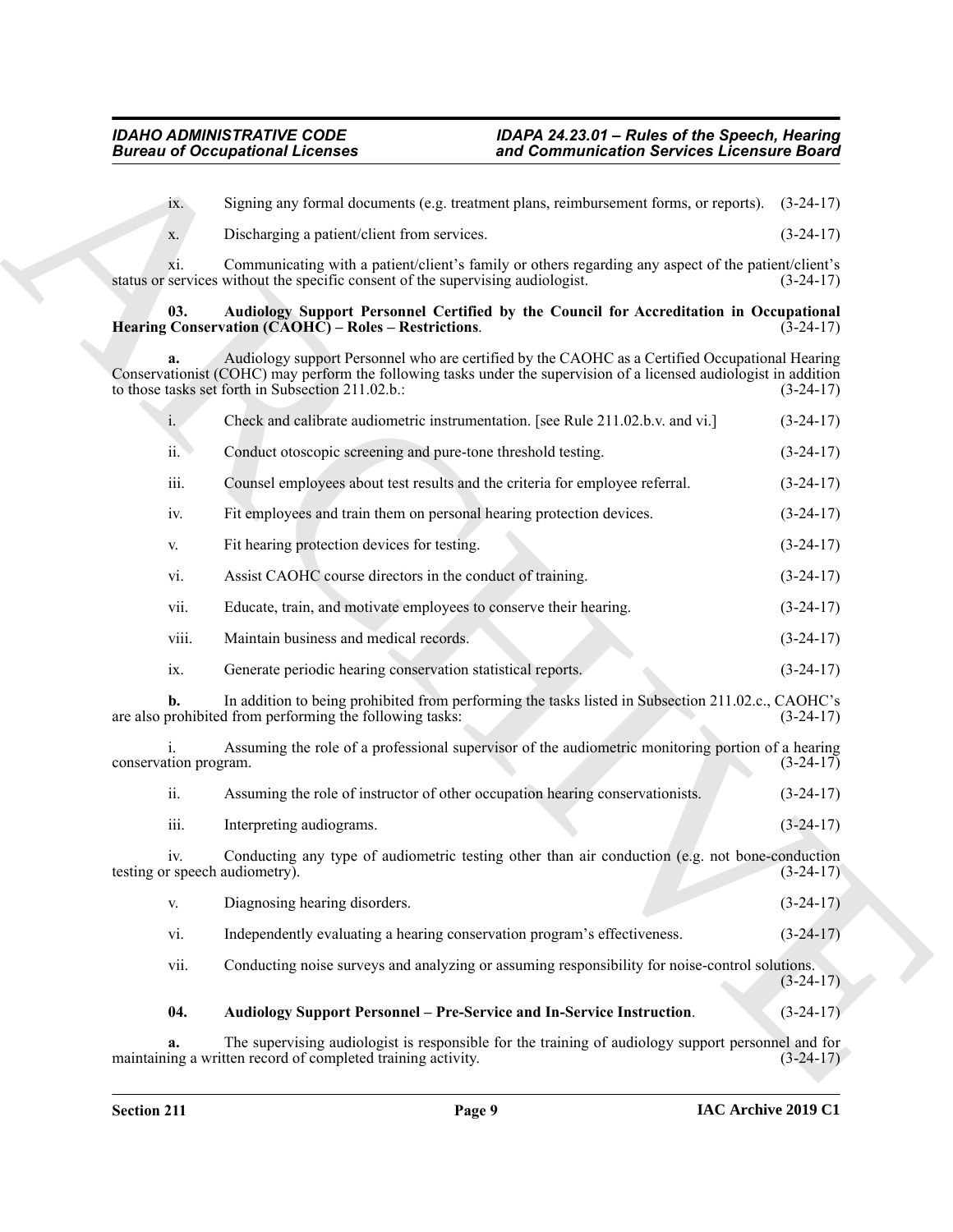**Bureau of Occupational Leonards and Commutation Services Leonards and Commutation Services Leonards Based<br>
State of the calibratic process of the three discussions of the upcoming matrices in the energy of the calibratio b.** Training will be conducted pre-service (before tasks are assigned) and in-service (after tasks are assigned). The quality and content of training is left to the discretion of the supervising audiologist. The following guidelines apply to both pre-service and in-service training. (3-24-17) guidelines apply to both pre-service and in-service training.

i. Training should be well-defined and specific to assigned tasks. (3-24-17)

ii. Supervising audiologists should ensure that the scope and intensity of training is sufficient to prepare audiology support personnel to successfully perform assigned tasks. (3-24-17)

iii. Training should be competency based and be provided through a variety of formal and informal instructional methods accompanied by written policies and procedures. (3-24-17)

Supervising audiologists should provide audiology support personnel with a written description of their roles and functions. Audiologists should provide personnel with ongoing training opportunities to ensure that audiology practices are current and skills are maintained. (3-24-17) audiology practices are current and skills are maintained.

Training should include the identification of and appropriate response to linguistic and cultural challenges which may affect the delivery of service. (3-24-17)

#### <span id="page-9-5"></span><span id="page-9-0"></span>**212. NEWBORN HEARING SCREENING TESTS.**

Performing newborn hearing screening tests on infants using automated equipment that produces a pass/fail response does not, by itself, constitute the practice of audiology or convert persons performing the tests into audiology support personnel.  $(3-28-18)$ 

#### <span id="page-9-1"></span>**213. -- 219. (RESERVED)**

### <span id="page-9-7"></span><span id="page-9-2"></span>**220. QUALIFICATIONS FOR SPEECH-LANGUAGE PATHOLOGIST LICENSURE (RULE 220).**

All applicants for licensure as a speech-language pathologist must comply with the following education, experience, and examination requirements in addition to completion of an application as set forth in Section 150: (4-2-08)

<span id="page-9-9"></span>**01. Graduate Program Requirement**. A master's or doctoral degree from a nationally accredited school of speech-language pathology with a curriculum approved by the Board and includes a supervised academic clinical practicum. (3-27-13)

<span id="page-9-8"></span>**02. Examination**. Pass an examination in speech-language pathology given by PRAXIS or other examination as may be approved by the Board.

**03.** Supervised Experience. Satisfactorily complete the supervised postgraduate experience approved pard and defined in Subsections 220.03.a. through 220.03.d. (3-27-13) by the Board and defined in Subsections 220.03.a. through 220.03.d.

**a.** One thousand two hundred sixty (1,260) hours of experience gained under the supervision of a licensed speech-language pathologist in no less than thirty-six (36) weeks of full-time (thirty-five (35) hours per week) experience or the equivalent part-time experience and in no more than forty-eight (48) months. (3-27-13)

<span id="page-9-10"></span>**b.** One thousand ten (1,010) hours of experience must be in direct client contact. (3-27-13)

**c.** There must be at least six (6) hours of on-site observations of direct client contact each quarter.

 $(3-27-13)$ 

**d.** The nature of the supervision and contact must allow for immediate feedback and can be conducted using audio/visual, in person, electronic means, or telephone. (3-27-13)

### <span id="page-9-3"></span>**221. -- 229. (RESERVED)**

<span id="page-9-6"></span><span id="page-9-4"></span>**230. QUALIFICATIONS FOR SPEECH-LANGUAGE PATHOLOGIST AIDE LICENSURE (RULE 230).**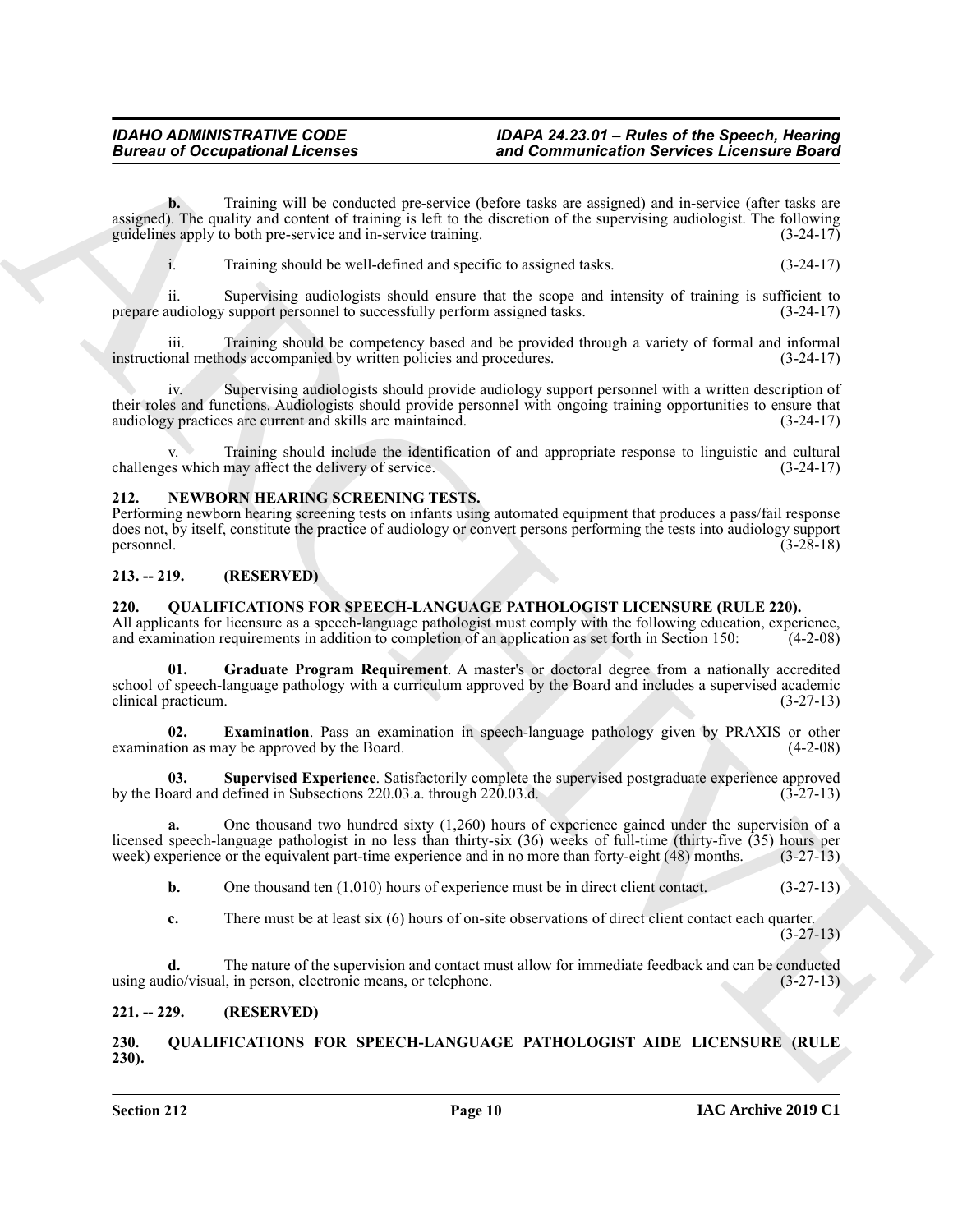All applicants for licensure as a speech-language pathologist aide must comply with the following education and examination requirements in addition to completion of an application as set forth in Section 150: (4-2-08) examination requirements in addition to completion of an application as set forth in Section 150:

<span id="page-10-10"></span>**01. Education Program Requirement**. A baccalaureate degree from a nationally accredited school of speech-language pathology with a curriculum approved by the Board. (4-2-08)

<span id="page-10-11"></span>**02. Examination**. Pass an examination in speech-language pathology aide as may approved by the  $(4-2-08)$  $\beta$ Board. (4-2-08)

<span id="page-10-12"></span>**03. Supervision**. A speech-language pathologist aide shall only work under the supervision of a speech-language pathologist. (4-2-08)

### <span id="page-10-0"></span>**231. -- 239. (RESERVED)**

#### <span id="page-10-13"></span><span id="page-10-1"></span>**240. QUALIFICATIONS FOR SPEECH-LANGUAGE PATHOLOGIST ASSISTANT LICENSURE (RULE 240).**

All applicants for licensure as a speech-language pathologist assistant must comply with the following education and examination requirements in addition to completion of an application as set forth in Section 150: (4-2-08)

<span id="page-10-14"></span>**01. Education Program Requirement**. An associate degree from a nationally accredited school of speech-language pathology with a curriculum approved by the Board. (4-2-08)

<span id="page-10-15"></span>**02. Examination**. Pass an examination in speech-language pathology assistant as may be approved by the Board.  $(4-2-08)$ 

<span id="page-10-16"></span>**03. Supervision**. A speech-language pathologist assistant shall only work under the supervision of a speech-language pathologist. (4-2-08)

#### <span id="page-10-2"></span>**241. -- 249. (RESERVED)**

#### <span id="page-10-6"></span><span id="page-10-3"></span>**250. QUALIFICATIONS FOR HEARING AID DEALER AND FITTER LICENSURE (RULE 250).**

All applicants for licensure as a hearing aid dealer and fitter must comply with the following education, experience, and examination requirements in addition to completion of an application as set forth in Section 150: (4-2-08)

**01. Education Requirement**. A high school diploma or successful passage of the General Educational Development diploma (GED). (4-2-08)

<span id="page-10-8"></span><span id="page-10-7"></span>**02. Examination**. Pass an examination approved by the Board. (4-2-08)

#### <span id="page-10-4"></span>**251. -- 259. (RESERVED)**

#### <span id="page-10-5"></span>**260. QUALIFICATIONS FOR SIGN LANGUAGE INTERPRETER LICENSURE (RULE 260).**

The Board may grant a sign language interpreter license to an applicant who completes an application as set forth in Section 150 and meets the following: (3-22-18) Section 150 and meets the following:

<span id="page-10-9"></span>

| General.                                | $(3-22-18)$ |
|-----------------------------------------|-------------|
| Be at least eighteen (18) years of age; | $(4-11-19)$ |

**EVALUATION**<br> **EVALUATION** INTERFERING CONTINUES INTO the COMMUNISTIC CONTINUES INTERFERING CONTINUES IN the CONTINUES INTERFERING CONTINUES INTO the CONTINUES INTERFERING CONTINUES INTO the CONTINUES INTERFERING CONTINUE **b.** Certify that the applicant has not been found guilty, convicted, received a withheld judgment, or suspended sentence for a felony. If the applicant has been found guilty, convicted, received a withheld judgment, or suspended sentence for such a crime, the applicant must submit a written statement of suitability for licensure as set forth in Section 320 of these rules; and (3-22-18)

**c.** Certify that the applicant or the applicant's license or certification has not been subject to any disciplinary action by a regulatory entity in another state, territory, or country including, but not limited to, having an application for licensure denied. If the applicant or applicant's license has been subject to discipline, the applicant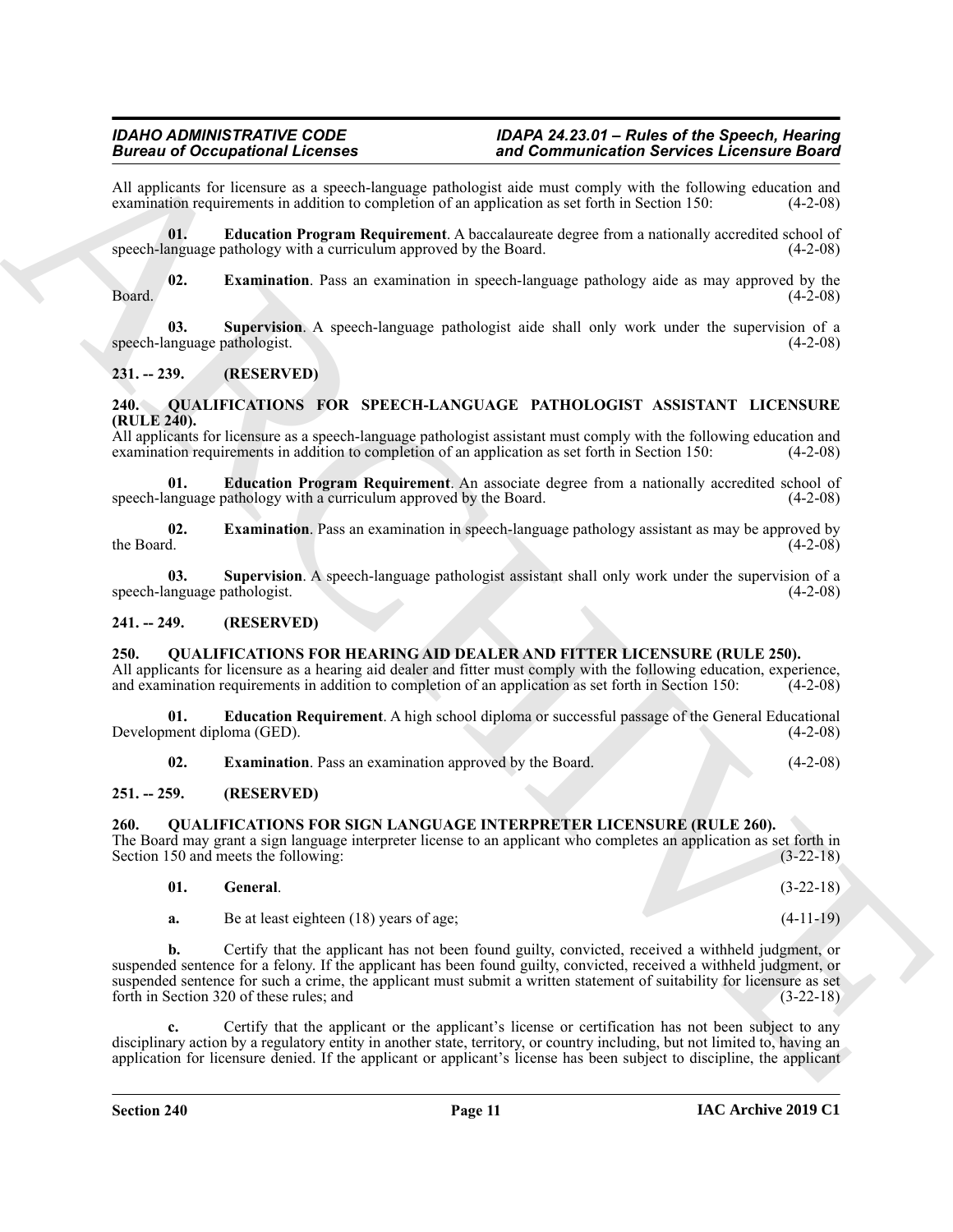must submit a written statement of suitability for licensure as set forth in Section 320 of these rules. (3-22-18)

<span id="page-11-15"></span><span id="page-11-14"></span>**02. Education**. Possess a high school diploma or the equivalent; (3-22-18)

**03. Examination or Certification**. Pass competency examinations approved by the Board or obtain a certification approved by the Board. (3-22-18)

### <span id="page-11-0"></span>**261. -- 269. (RESERVED)**

### <span id="page-11-16"></span><span id="page-11-1"></span>**270. REGISTRATION FOR OUT-OF-STATE LICENSEES (RULE 270).**

<span id="page-11-12"></span>A person licensed or certified as sign language interpreter in another state, territory, or the District of Columbia may practice sign language interpreting in this state without a license issued by the board for a period not to exceed in the aggregate thirty (30) days in any calendar vear provided that they fulfill the following requirement aggregate thirty  $(30)$  days in any calendar year provided that they fulfill the following requirements:

Borrow of Occupations I. Icenses and Commutation Services Licensine Bord (1992)<br>
and Commutation Services Department (1993)<br>
(a) Landscape Neurol (1993) and Commutation Services Department (1993)<br>
(a) Landscape Neurol Ser **01.** Statement of Registration. Before commencing such work, the person will file with the Board on a form approved by the board a statement of registration providing the person's name, residence, sign language interpreter license or certificate of registration number, and the name, address, and phone number of the issuing authority;  $(3-22-18)$ 

<span id="page-11-11"></span>**02. Registration Fee**. The person will pay one (1) registration fee for each calendar year in which they register; (3-22-18)

<span id="page-11-13"></span>**03. Statement of Time Engaged**. Within five (5) business days of completion of the work, the person will submit to the Board on a form approved by the Board a statement of the number of days in which the person engaged in that work within the state. (3-22-18)

<span id="page-11-2"></span>**271. -- 279. (RESERVED)**

#### <span id="page-11-6"></span><span id="page-11-3"></span>**280. DEAF INTERPRETERS (RULE 280).**

Letter of Endorsement. Persons who are deaf or hard-of-hearing and are not sign language interpreters may perform in the role of a deaf interpreter if they file with the Board two (2) written endorsement letters from a sign language interpreter licensed under Title 54, Chapter 29, Idaho Code. Each letter must, at a minimum, include: (3-22-18)

<span id="page-11-7"></span>

| a. | Date letter of endorsement was written: |  |  | $(3-22-18)$ |
|----|-----------------------------------------|--|--|-------------|
|----|-----------------------------------------|--|--|-------------|

**b.** Full name, mailing address, and phone number of the deaf interpreter; (3-22-18)

<span id="page-11-8"></span>**c.** Name, mailing address, and phone number of the sign language interpreter; and (3-22-18)

**d.** A statement endorsing the deaf interpreter to perform sign language interpreting services and an explanation as to why the sign language interpreter believes that the deaf interpreter has the skills and the knowledge to perform this role. (3-22-18) to perform this role.

**02. Withdrawal of Endorsement**. A sign language interpreter who has endorsed a deaf interpreter may withdraw their endorsement at any time upon delivery of written notice to the deaf interpreter and the Board.

(3-22-18)

### <span id="page-11-4"></span>**281. -- 299. (RESERVED)**

### <span id="page-11-9"></span><span id="page-11-5"></span>**300. EXAMINATION AND RE-EXAMINATION (RULE 300).**

Each applicant shall be required to successfully pass the examination approved by the Board that is relevant to the license or permit for which application is being made. (3-30-06)

<span id="page-11-10"></span>**01. Dates and Locations of Exams**. Examinations shall be held at such times and places as shall be determined by the Board and/or third-party examination administering authorities. (3-22-18)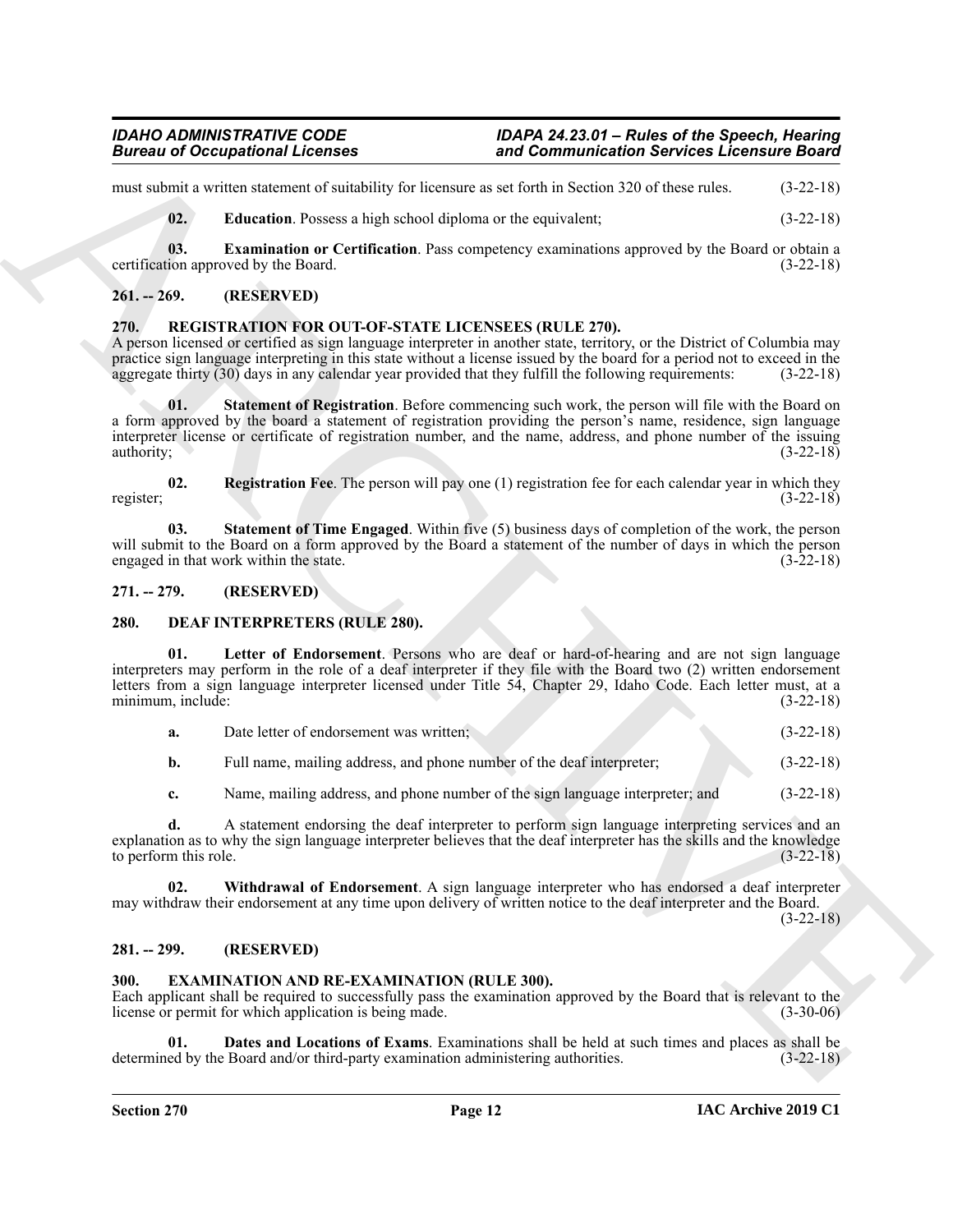<span id="page-12-6"></span>**02. Content of Exam**. Each applicant shall be required to successfully pass the examination approved by the Board that is relevant to the license or permit for which application is being made. (3-30-06)

**a.** Applicants for Speech-Language Pathologist licensure shall successfully pass the national Praxis speech-language pathologist examination. Applicants for speech-language pathologist aide or speech-pathologist assistant must pass an examination approved by the Board. (3-30-06) assistant must pass an examination approved by the Board.

**b.** Applicants for audiologist licensure shall successfully pass the national Praxis audiologist lion. (3-30-06) examination. (3-30-06)

**c.** Applicants for Hearing Aid Dealer and Fitter licensure shall successfully pass the national meaning Instrument Studies examination. (3-30-06) International Hearing Instrument Studies examination.

**d.** Applicants for a sign language interpreter license by examination must pass one (1) written examination from Subsection 300.02.d.i. or as approved by the Board and one (1) practical examination from Subsection 300.02.d.ii. or as approved by the Board: (3-22-18) Subsection 300.02.d.ii. or as approved by the Board:

i. The Educational Interpreter Performance Assessment (EIPA), any interpreting generalist written examination developed by the Registry of Interpreters for the Deaf (RID), the Center for Assessment of Sign Language Interpreters (CASLI), or any state government. (3-22-18)

<span id="page-12-7"></span>ii. Any practical or performance general interpreting examination recognized by the Registry of Interpreters for the Deaf (RID) or the Educational Interpreter Performance Assessment (EIPA) at score 4.0 or above. This practical or performance examination must have been passed within twenty (20) years before original application. (3-22-18) application.  $(3-22-18)$ 

**Bureau of Occupational Licenses and Commutation Services Licenses of Services Licenses of Services Licenses of Services Licenses of Services Controllers (1976)<br>
The China China Controllers of Services Commutations (1976) 03. Failure of Exam**. An applicant who fails to obtain a satisfactory score as determined by the examination provider in either the written examination or a section of the practical examination, shall be required to retake only the portion of the examination failed in order to qualify for licensure. If the applicant again fails the examination the applicant shall be required to retake the entire examination until the examination is successfully passed to qualify for licensure. (3-30-06) passed to qualify for licensure.

### <span id="page-12-1"></span><span id="page-12-0"></span>**301. CERTIFICATIONS (RULE 301).**

**01. Approved Certification Sponsors**. Certifications approved by the Board for purposes of licensure are those administered by:

<span id="page-12-2"></span>

| а. | Registry of Interpreters for the Deaf (RID); | $(3-22-18)$ |
|----|----------------------------------------------|-------------|
|    | National Association of the Deaf (NAD);      | $(3-22-18)$ |

**c.** Center for Assessment of Sign Language Interpreters (CASLI). (3-22-18)

**d.** Board for Evaluation of Interpreters (BEI) at basic level or above, or if certified before 2014, at iate level or above; (3-22-18) intermediate level or above;

<span id="page-12-3"></span>**e.** Utah Interpreter Program (UIP) at professional or master level. (3-22-18)

**02. Board Approved Certification**. Also approved is any certification that may be approved by the (3-22-18) Board. (3-22-18)

<span id="page-12-5"></span><span id="page-12-4"></span>**03. Valid Certification**. To be valid for licensure, a certification must be current. (3-22-18)

**04.** Multiple-Level Certifications. Some certifications are multiple-level. It is the responsibility of alumple large interpreter to work in settings appropriate to their certification. (3-22-18) each sign language interpreter to work in settings appropriate to their certification.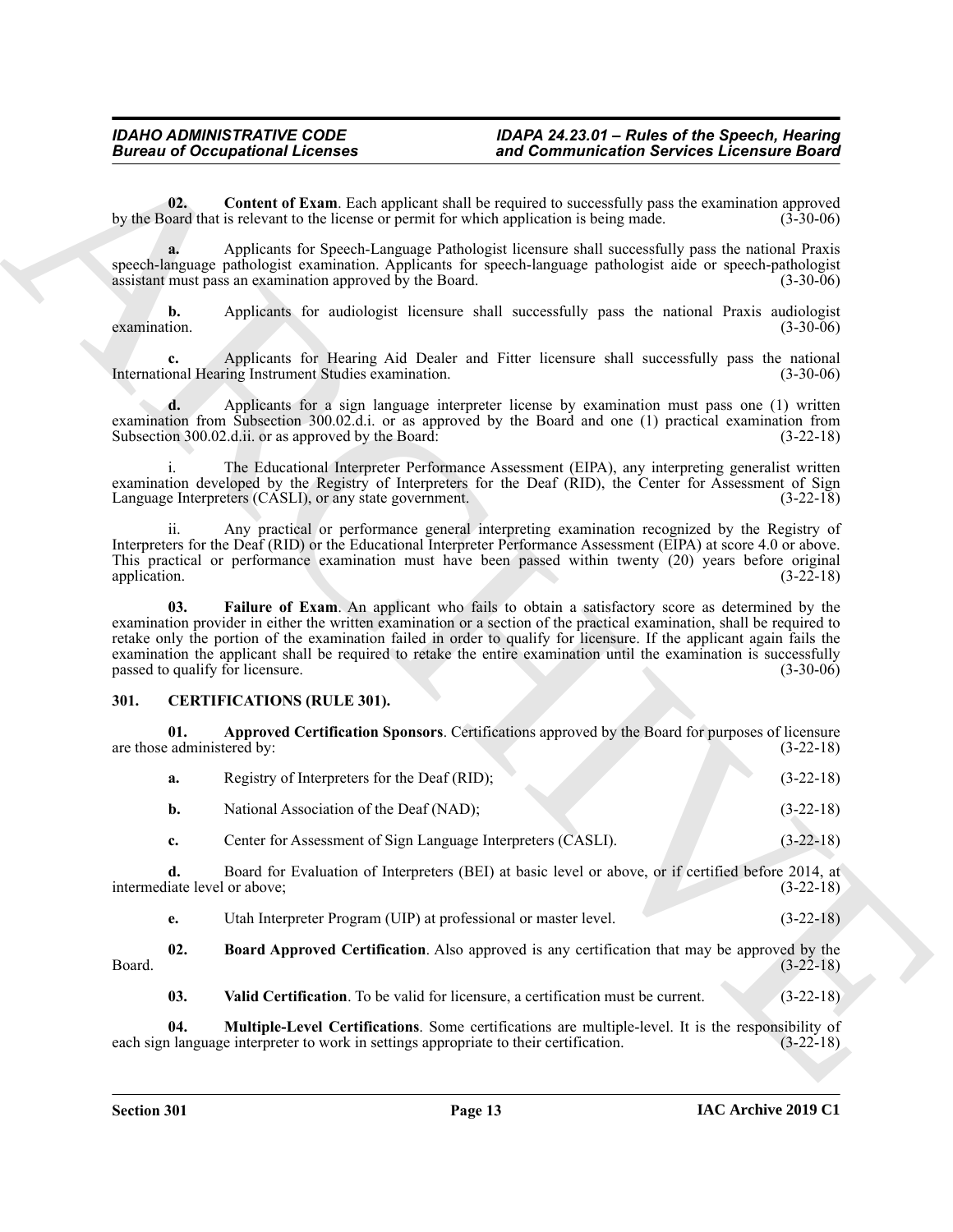#### <span id="page-13-0"></span>**302. -- 309. (RESERVED)**

#### <span id="page-13-6"></span><span id="page-13-1"></span>**310. ENDORSEMENT (RULE 310).**

<span id="page-13-8"></span>The Board may grant a license to any person who submits a completed application on a form approved by the Board, together with the required fees, and who meets the following prerequisites: (3-29-12)

**Barrow of Occupational Licenses** and Commutation Services Licensine Barrow (1972)<br>
31. **2. EXECUTE: CONSULATE TRULE 310.**<br>
2. **2. EXECUTE: CONSULATE TRULE 310.**<br>
2. **2. CONSULATE TRULE 310.**<br>
2. **2. 2. 2. 01. Holds a Current, Active License**. The applicant must hold a current, active license, at the level for which a license is being sought, issued by the authorized regulatory entity in another state, the certification of which must be received directly by the Board from the issuing agency. (3-29-12)

<span id="page-13-7"></span>**02. Discipline, Sanctions, or Voluntary Surrender of License**. The applicant must not have been disciplined within the last five (5) years, had a license revoked, suspended, restricted, or otherwise sanctioned by any regulatory entity and has never voluntarily surrendered a license. (3-29-12)

<span id="page-13-10"></span>**03.** No Felony Conviction. The applicant must not have been convicted of or found guilty of a felony, ed a withheld judgment or suspended sentence for any felony. (3-29-12) or received a withheld judgment or suspended sentence for any felony.

<span id="page-13-9"></span>**04. Must Abide by Governing Laws and Rules**. The applicant must certify under oath to abide by the laws and rules governing the practice of Speech, Hearing and Communication Services in Idaho.

#### <span id="page-13-2"></span>**311. -- 319. (RESERVED)**

#### <span id="page-13-12"></span><span id="page-13-3"></span>**320. WRITTEN STATEMENT OF SUITABILITY FOR LICENSURE (RULE 320).**

An applicant who or whose license has a conviction, finding of guilt, withheld judgment, or suspended sentence for a felony or has been subject to discipline in another state, territory, or country must submit with his application a written statement and any supplemental information establishing his current suitability for licensure. (3written statement and any supplemental information establishing his current suitability for licensure.

|           | Consideration of Factors and Evidence. The board shall consider the following factors or |  |  |  |  |             |  |
|-----------|------------------------------------------------------------------------------------------|--|--|--|--|-------------|--|
| evidence: |                                                                                          |  |  |  |  | $(3-22-18)$ |  |
|           |                                                                                          |  |  |  |  |             |  |

- <span id="page-13-14"></span>**a.** The severity or nature of the crime or discipline; (3-22-18)
- **b.** The period of time that has passed since the crime or discipline under review; (3-22-18)
- **c.** The number or pattern of crimes or discipline or other similar incidents; (3-22-18)
- **d.** The circumstances surrounding the crime or discipline that would help determine the risk of reoccurrence; (3-22-18)
	- **e.** The relationship of the crime or discipline to the practice of sign language interpreting;  $(3-22-18)$

**f.** The applicant's activities since the crime or discipline under review, such as employment, education, participation in treatment, payment of restitution, or any other factors which may be evidence of current rehabilitation; and (3-22-18)

- **g.** Any other information regarding rehabilitation or mitigating circumstances. (3-22-18)
- <span id="page-13-15"></span><span id="page-13-13"></span>**02.** Interview. The Board may, at its discretion, grant an interview of the applicant. (3-22-18)

**03. Applicant Bears the Burden**. The applicant shall bear the burden of establishing his current suitability for licensure. (3-22-18)

#### <span id="page-13-4"></span>**321. -- 349. (RESERVED)**

#### <span id="page-13-11"></span><span id="page-13-5"></span>**350. LICENSE EXPIRATION (RULE 350).**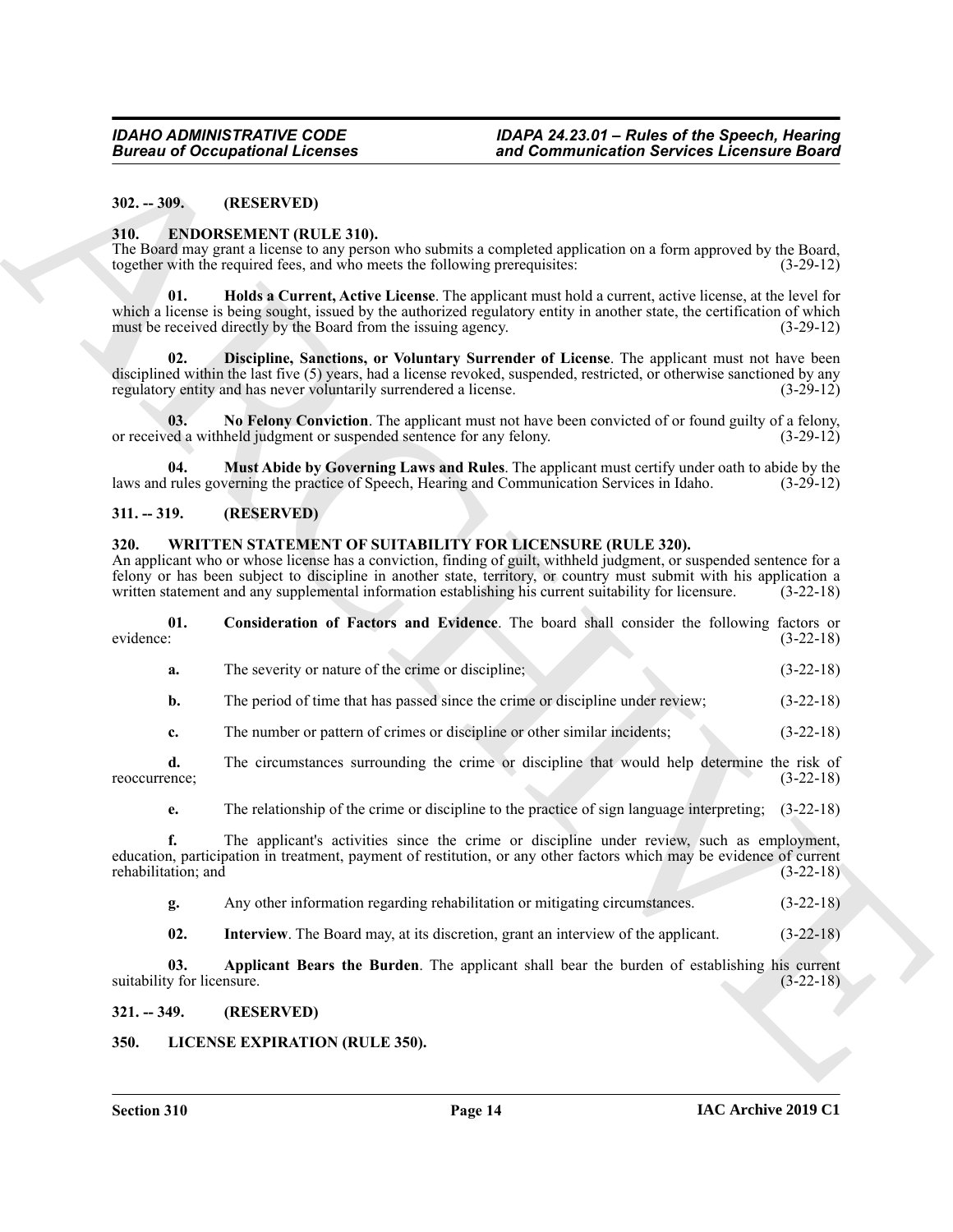<span id="page-14-10"></span>**01. Original Licenses**. All original licenses shall expire on the anniversary of the licensee's birth date ar following the year of issue. in the year following the year of issue.

<span id="page-14-11"></span>**02. Term of License**. All license renewals shall be for a period of twelve (12) months in accordance with Section 67-2614, Idaho Code. (3-30-06)

#### <span id="page-14-0"></span>**351. -- 399. (RESERVED)**

#### <span id="page-14-4"></span><span id="page-14-1"></span>**400. CONTINUING EDUCATION (RULE 400).**

In order to protect public health and safety and promote the public welfare, the Board has adopted the following continuing education requirement of all licensees: (3-28-18) continuing education requirement of all licensees:

<span id="page-14-8"></span>**01. Requirement**. Until January 1, 2021, each licensee will successfully complete, in the twelve (12) months preceding each renewal of their license, a minimum of ten (10) contact hours of continuing education.

(3-28-18)

**a.** Effective January 1, 2021, each licensee will successfully complete, in the three (3) years prior to their license expiration date, a minimum of thirty (30) contact hours of continuing education. (3-28-18)

**b.** A contact hour is a measurement of the licensee's participation in an area of study germane to the practice for which the license is issued as approved by the Board. One (1) contact hour requires one (1) hour of participation in a Board-approved continuing education program excluding meals and breaks. One (1) contact hour<br>equals one (1) clock hour for purposes of obtaining continuing education credit. (3-28-18) equals one (1) clock hour for purposes of obtaining continuing education credit.

For college or university courses that are approved by the Board for continuing education credit, one (1) semester credit hour equals fifteen (15) contact hours; one (1) quarter credit hour equals ten (10) contact hours. (3-28-18)

**d.** Effective January 1, 2021, the Board will waive the continuing education requirement for the first three (3) license renewals after initial licensure. (3-28-18)

<span id="page-14-6"></span><span id="page-14-5"></span>**02. Documentation of Attendance**. It shall be necessary for the applicant to provide documentation verifying attendance by securing authorized signatures or other documentation from the course instructors, providers, or sponsoring institution substantiating any hours attended by the applicant. This documentation must be maintained<br>by the applicant and provided to the Board upon request by the Board or its agent. (3-30-06) by the applicant and provided to the Board upon request by the Board or its agent.

Branch Decrease of the state of the state of the state of the state of the state of the state of the state of the state of the state of the state of the state of the state of the state of the state of the state of the sta **03. Compliance Audit**. The Board may conduct random continuing education audits of those persons required to obtain continuing education in order to renew a license and require that proof acceptable to the Board of meeting the continuing education requirement be submitted to the Bureau. Failure to provide proof of meeting the continuing education upon request of the Board shall be grounds for disciplinary action in accordance with Section 54-2923, Idaho Code. (3-30-06)

<span id="page-14-7"></span>**04.** Initial Compliance. Until January 1, 2021, licensees shall not be required to meet the continuing nequirement for the first renewal.  $(3-28-18)$ education requirement for the first renewal.

<span id="page-14-9"></span>**05. Special Exemption**. The Board shall have authority to make exceptions for reasons of individual hardship, including health, when certified by a medical doctor, or other good cause. The licensee must provide any information requested by the Board to assist in substantiating hardship cases. This exemption is granted at the sole discretion of the Board. Requests for special exemption must be received by the Bureau fifteen  $(15)$  business days prior to expiration of the license. (3-29-10) prior to expiration of the license.

### <span id="page-14-2"></span>**401. -- 449. (RESERVED)**

#### <span id="page-14-12"></span><span id="page-14-3"></span>**450. PROVISIONAL PERMIT: FITTING AND DEALING HEARING AIDS (RULE 450).**

<span id="page-14-13"></span>**01. Issuance of a Provisional Permit**. The Board may issue a provisional permit to allow a person to engage in fitting and dealing hearing aids provided that the holder of a provisional permit may practice only while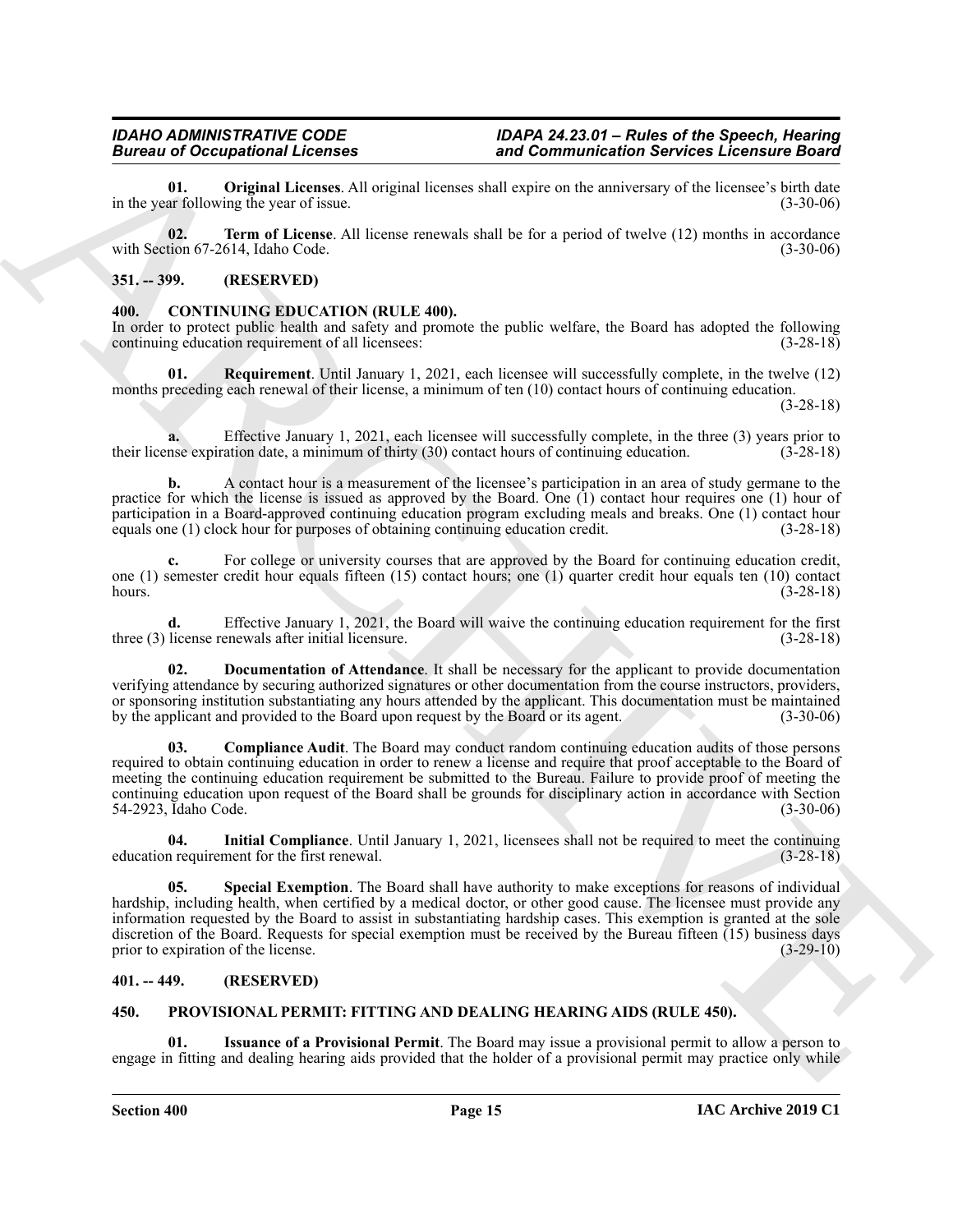under the supervision of a person fully licensed as a hearing aid dealer and fitter or audiologist under this chapter.  $(3-27-13)$ 

# <span id="page-15-0"></span>**02. Adequate Personal Contact -- Requirements**. (3-30-06)

Bureau of Occupations I Leonards<br>
and Commutential Services Leonards<br>
and the specific distribution of the specific distribution of the specific distribution of the specific distribution of the specific distribution of th **a.** The supervisor and provisional permit holder must make personal contact each work day to review any assignments, client contacts, and hearing aid fittings for the first sixty (60) days of employment. The nature of the supervision and contact must allow for immediate feedback and includes audio/visual, in person, or telephone  $\text{constants.}$  (3-27-13)

**b.** After the first sixty (60) days of employment, personal contact, described in Subsection 450.02.a., must be made no less than once in each calendar week throughout the remaining period of the permit. (3-27-13)

**c.** In the event a permit holder fails the licensing examination two (2) consecutive times, and is eligible to maintain a permit, the supervisor and permit holder must reinstate contact in person each work day as set forth in Subsection 450.02.a. (3-29-10)

<span id="page-15-1"></span>

| 03. | <b>Supervisor -- Qualifications -- Responsibilities -- Restrictions.</b> | $(3-24-17)$ |
|-----|--------------------------------------------------------------------------|-------------|
|-----|--------------------------------------------------------------------------|-------------|

**a.** Supervisors. A supervisor must: (3-24-17)

i Be approved in advance by the Board for each permit holder; and (3-24-17)

ii. Hold either an Idaho hearing aid dealer and fitter license or an Idaho audiologist license that is current and in good standing and is renewed as provided in these rules; and (3-24-17)

iii Not have been the subject of any disciplinary action by the Board or by any other jurisdiction for two (2) years immediately prior to being approved as a supervisor. (3-24-17)

**b.** A Supervisor that is a hearing aid dealer and fitter must: (3-24-17)

i. Hold a current board certificate in hearing instrument sciences (BC-HIS) from the National Board for Certification in Hearing Instrument Sciences; or (3-24-17)

ii. Have actively practiced as a hearing aid dealer and fitter for at least three (3) years immediately prior to being approved as a supervisor. (3-24-17)

**c.** Supervisor that is an audiologist. A supervisor that is an audiologist must have actively practiced v for at least one (1) year immediately prior to being approved as a supervisor. (3-24-17) audiology for at least one  $(1)$  year immediately prior to being approved as a supervisor.

**d.** The supervisor is responsible for all practice and conduct of each permit holder under supervision. (3-27-13)

**e.** A supervisor may not supervise more than two (2) permit holders at a time. (3-29-10)

**f.** The supervisor must have an established business site within the state of Idaho that the supervisor regularly utilizes as a base of operation. The supervisor and the permit holder shall be required to work within the same facility.

**g.** The supervisor must provide the permit holder with adequate training and client contact necessary to prepare for the required examination. (3-30-06)

**h.** The supervisor of a hearing aid dealer and fitter permit holder must record with the Board a plan of training that encompasses all sections covered in the license examination. The plan must be accepted and approved by the Board or its agent prior to issuance of the permit. The supervisor shall document, by the quarterly report, the permit holder's progress. (3-27-13)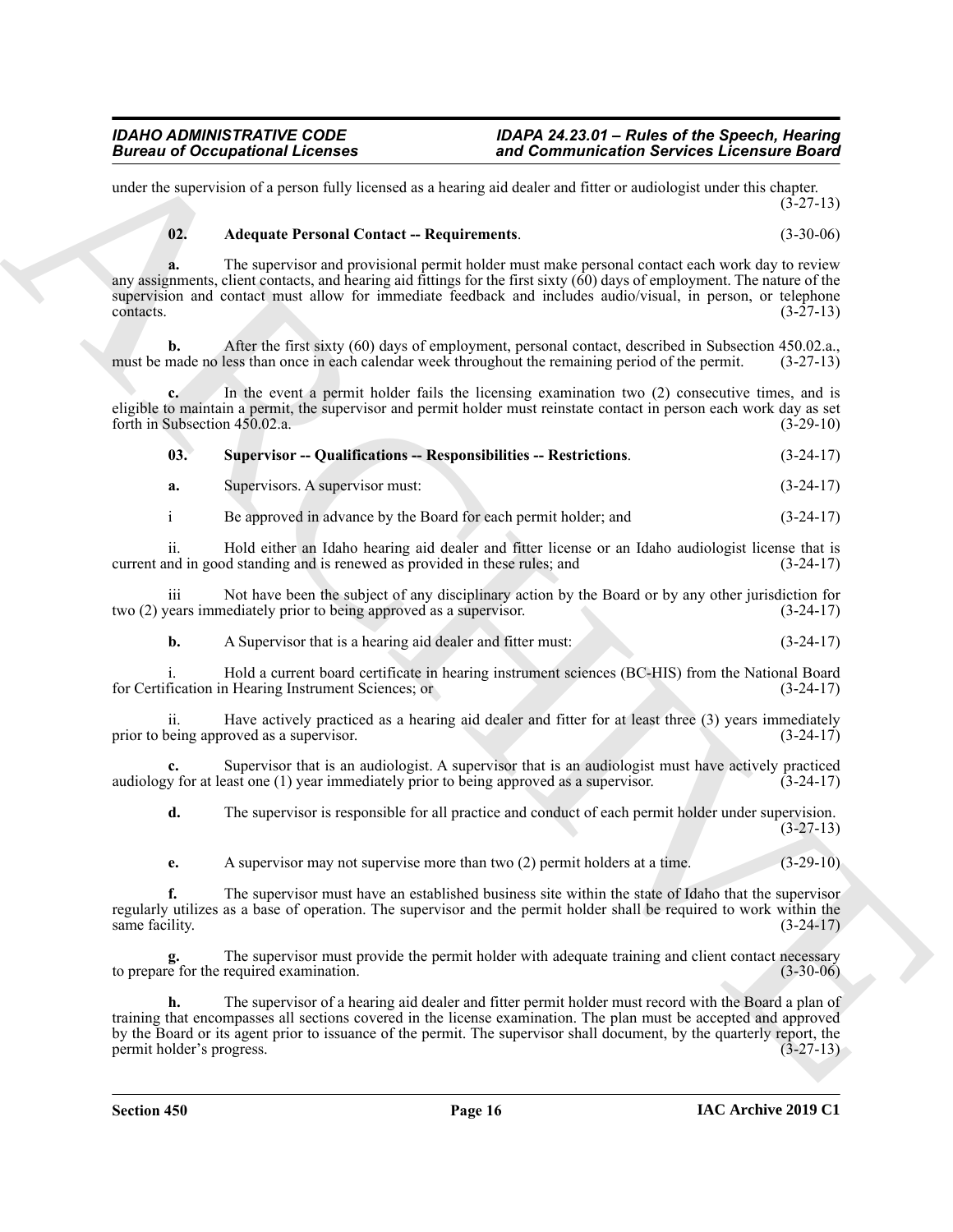**i.** A supervisor may terminate their supervision of a permit holder by a written notice to the Board bermit holder by certified mail at least ten (10) calendar days prior to the termination. (3-24-17) and the permit holder by certified mail at least ten  $(10)$  calendar days prior to the termination.

#### <span id="page-16-2"></span>**04. Application -- Quarterly Reports**. (3-30-06)

**a.** Application for permit must include completed application, examination fee, permit fee, supervisor t and plan of training and supervision. statement and plan of training and supervision.

Bureau of Occupational Licensins<br>
and the proposition of the system interaction of the communication of the system of the system of the system of the system of the system of the system of the system of the system of the s **b.** A permit is not valid unless an unrevoked statement accepting supervisory responsibility by a qualified licensee is on file with the Bureau. Upon termination of supervision, a new permit may be applied for in accordance with these rules, provided that the expiration date of the new permit is adjusted to not exceed the date of the third licensure examination following the original application. (3-30-06)

**c.** Twenty-four (24) months is the maximum time allowed for any combination of new or renewed permits.  $(3-27-13)$ 

**d.** Every permit holder must submit a quarterly report of their activities on forms furnished by the Bureau together with supplemental attachments as may be necessary, attested to and signed by the permit holder and the supervisor of record. All sales or fittings made by the person holding a permit will be indicated on the quarterly report forms supplied by the Bureau. Supplemental attachments to be submitted with this form include: ( report forms supplied by the Bureau. Supplemental attachments to be submitted with this form include:

i. Log of client and supervisor contacts shall be included in each quarterly report. (3-27-13)

ii. Supervisor's statement of completion of training assignments by permit holder as specified in Subsection 450.03.f. (3-29-10)

iii. Copy of test results for all persons tested by the permit holder whether or not a sale occurred.

 $(3-30-06)$ 

iv. Copy of hearing aid order for all fittings including specifications of instruments ordered. Hearing aid dealers and fitters must provide a copy of hearing aid order. (3-27-13)

**e.** Quarterly reports are due on or before April 10th, July 10th, October 10th and January 10th for the three (3) months preceding the month due. If the permit has not been in effect for the entire quarter, the report is due for that portion of the quarter in which the permit was in effect. If quarterly reports are not received by the specified due date, the permit may be revoked.  $(3-27-13)$ due date, the permit may be revoked.

**f.** Supervisors who fail to properly or adequately supervise permit holders as set forth in Subsection vill be subject to disciplinary action described in Section 54-2923, Idaho Code. (3-24-17) 450.03 will be subject to disciplinary action described in Section 54-2923, Idaho Code.

### <span id="page-16-3"></span>**05. Exemptions**. (3-30-06)

**a.** A permit holder who is Board certified by National Board for Certification in Hearing Instrument Sciences (NBC-HIS) shall be exempt from Subsections 450.02.a., 450.03.c., and 450.03.e. from the date of issuance of the permit until the date of the next offered licensing examination. (3-27-13)

**b.** Failure of the licensing examination or failure to take the next offered licensing examination this exemption. (3-30-06) rescinds this exemption.

### <span id="page-16-0"></span>**451. -- 459. (RESERVED)**

#### <span id="page-16-4"></span><span id="page-16-1"></span>**460. PROVISIONAL PERMIT: SPEECH-LANGUAGE PATHOLOGY (RULE 460).**

<span id="page-16-5"></span>**01. Issuance of a Provisional Permit**. The Board may issue a provisional permit to allow a person to engage in the practice of speech-language pathology while completing the required postgraduate experience provided that the holder of a provisional permit may practice only while under the supervision of a person fully licensed as a speech-language pathologist under this chapter: (3-27-13)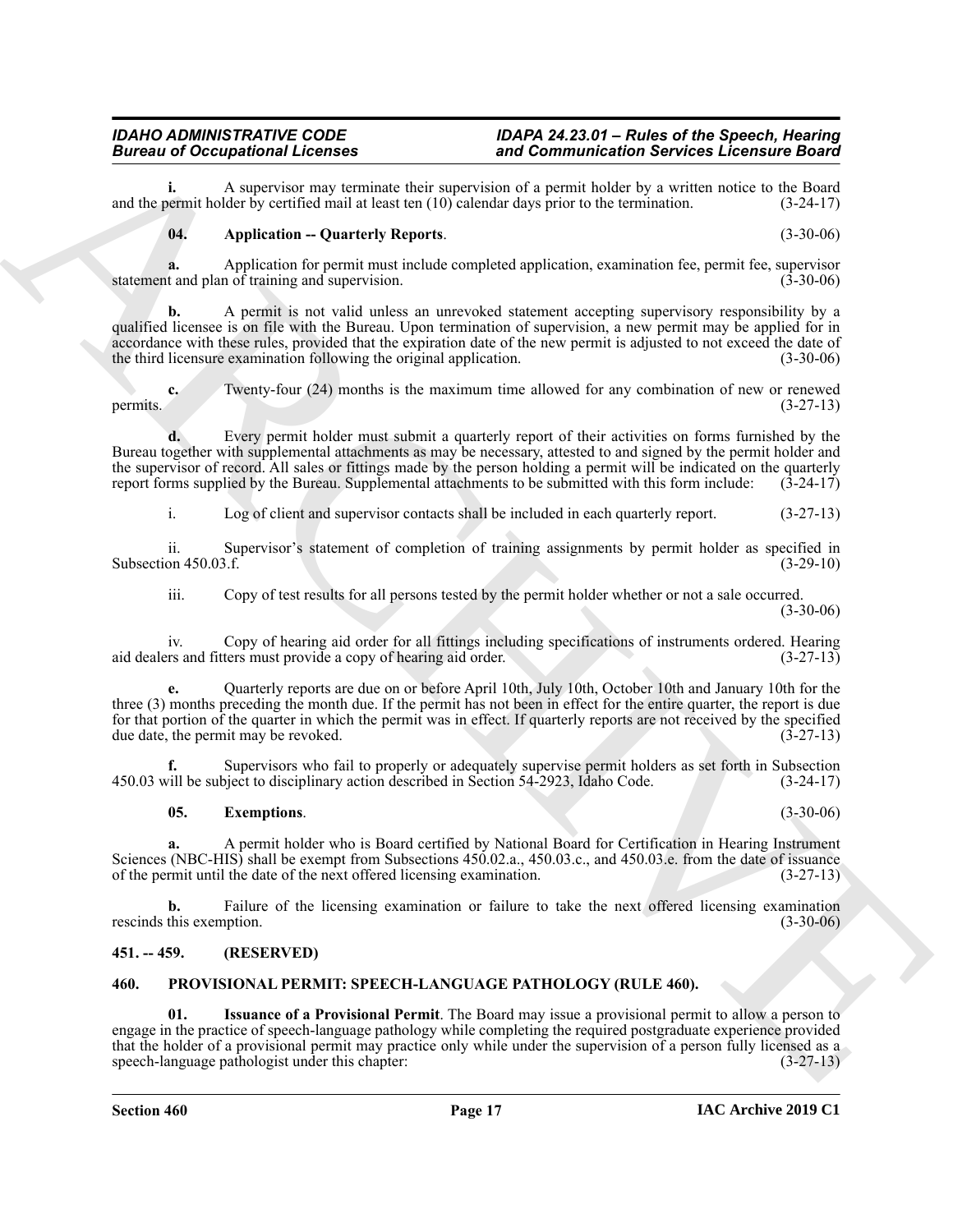#### <span id="page-17-6"></span>**02. Supervisor -- Responsibilities -- Restrictions**. (3-27-13)

**a.** The supervisor is responsible for all practice and conduct of each permit holder under their supervision. (3-27-13)

**b.** A supervisor may not supervise more than two (2) permit holders at a time.  $(3-27-13)$ 

**c.** The supervisor must provide the permit holder with adequate supervision and direct client contact activities which include, but are not limited to, assessment, diagnosis, evaluation, screening, treatment, and client management. (3-27-13)

**d.** A supervisor may terminate their supervision of a permit holder by a written notice to the Board and the permit holder by certified mail at least ten (10) calendar days prior to the termination. (3-27-13)

**e.** The supervisor must have an established business site within the state of Idaho that he regularly s a base of operation. All supervised activities shall occur in the state of Idaho.  $(3-27-13)$ utilizes as a base of operation. All supervised activities shall occur in the state of Idaho.

#### <span id="page-17-5"></span>**03. Application and Quarterly Reports**. (3-27-13)

**a.** Application for permit must include completed application, application and permit fee, official transcripts from the college or university, PRAXIS scores if available, supervisor statement and plan of training and supervision. (3-27-13) supervision.  $(3-27-13)$ 

**Eurosis of Occupational Licenses** and Commutation Services Licensine Board<br>
18. Supervisor – Responsibilities – Responsibilities – Responsibilities – Responsibilities – Responsibilities – Responsibilities – Responsibilit **b.** A permit is not valid unless an unrevoked statement accepting supervisory responsibility by a qualified licensee is on file with the Bureau. Upon termination of supervision, a new permit may be applied for in accordance with these rules, provided that the combination of all permits shall not exceed forty-eight  $(48)$  months following the original application.  $(3-27-13)$ following the original application.

**c.** Forty-eight (48) months is the maximum time allowed for any combination of new or renewed (3-27-13) permits.  $(3-27-13)$ 

**d.** Every permit holder must submit a quarterly report of their activities on forms furnished by the Bureau together with supplemental attachments as may be necessary, attested to and signed by the permit holder and the supervisor of record. Supplemental attachments to be submitted with this form include: (3-27-13)

i. Log of client and supervisor contacts shall be included in each quarterly report. (3-27-13)

ii. Supervisor's statement of completion of training assignments by permit holder. (3-27-13)

**e.** Quarterly reports are due on or before April 10th, July 10th, October 10th and January 10th for the three (3) months preceding the month due. If the permit has not been in effect for the entire quarter, the report is due for that portion of the quarter in which the permit was in effect. If quarterly reports are not received by the specified due date, the permit may be revoked.  $(3-27-13)$ 

#### <span id="page-17-0"></span>**461. -- 469. (RESERVED)**

#### <span id="page-17-2"></span><span id="page-17-1"></span>**470. PROVISIONAL PERMIT: AUDIOLOGY (RULE 470).**

**01. Issuance of a Provisional Permit**. The Board may issue a provisional permit to allow a person to engage in the practice of audiology while completing either the required postgraduate experience or a comparable experience as part of a doctoral program in audiology provided that the holder of a provisional permit may practice only while under the supervision of a person licensed to practice audiology under this chapter. (3-27-13)

#### <span id="page-17-4"></span><span id="page-17-3"></span>**02. Supervisor -- Responsibilities -- Restrictions**. (3-27-13)

**a.** The supervisor is responsible for all practice and conduct of each permit holder under their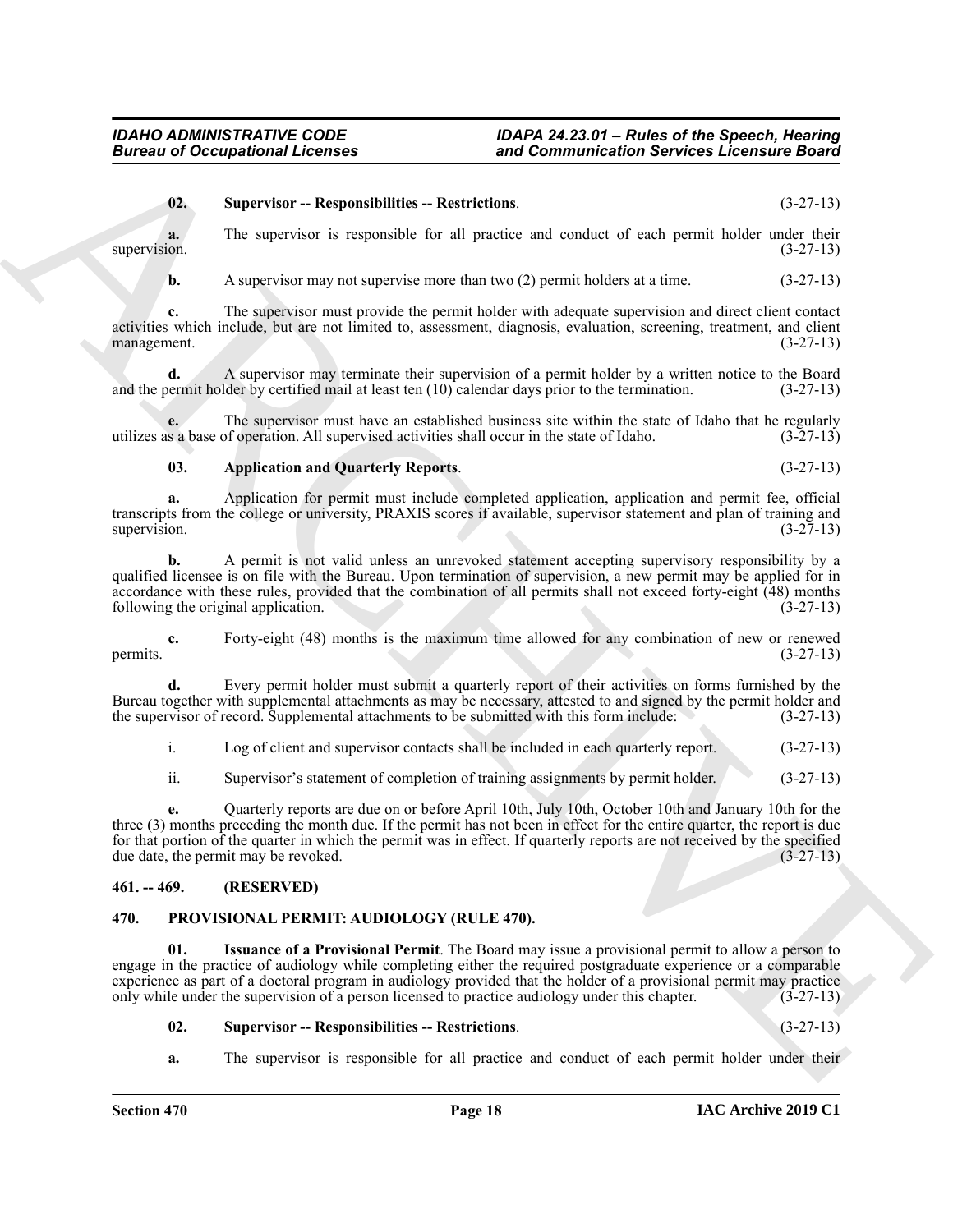supervision. (3-27-13)

**b.** A supervisor may not supervise more than two (2) permit holders at a time.  $(3-27-13)$ 

**c.** The supervisor must provide the permit holder with adequate supervision and direct client contact activities which include, but are not limited to, assessment, diagnosis, evaluation, screening, treatment, and client management. (3-27-13) management.

**d.** A supervisor may terminate the supervision of a permit holder by a written notice to the Board and the permit holder by certified mail at least ten (10) calendar days prior to the termination. (3-27-13)

The supervisor must have an established business site within the state of Idaho which he regularly of operation. All supervised activities shall occur in the state of Idaho. (3-27-13) utilizes as a base of operation. All supervised activities shall occur in the state of Idaho.

### <span id="page-18-2"></span>**03. Application -- Quarterly Reports**. (3-27-13)

**a.** Application for permit must include completed application, permit fee, official transcripts from a college or university, documentation of having passed the approved examination, supervisor statement and plan of training and supervision. (3-27-13)

**b.** A permit is not valid unless an unrevoked statement accepting supervisory responsibility by a qualified licensee is on file with the Bureau. Upon termination of supervision, a new permit may be applied for in accordance with these rules, provided that the expiration date of the new permit is adjusted to not exceed the date from original application. (3-27-13)

**c.** Twenty-four (24) months is the maximum time allowed for any combination of new or renewed (3-27-13) permits.  $(3-27-13)$ 

Bureau of Occupational Licensies<br>
samples and Commutation Services Licensin's Based<br>
samples are a proposition of the samples and the samples and the samples are a strong to the samples and the samples are a strong to the **d.** Every permit holder must submit a quarterly report of their activities on forms furnished by the Bureau together with supplemental attachments as may be necessary, attested to and signed by the permit holder and the supervisor of record. All sales or fittings made by the person holding a permit to practice audiology will be indicated on the quarterly report forms supplied by the Bureau. Supplemental attachments to be submitted with this form include: (3-27-13)

i. Log of client and supervisor contacts shall be included in the quarterly report. (3-27-13)

ii. Supervisor's statement of completion of training assignments by permit holder as specified in these rules. (3-27-13)

**e.** Quarterly reports are due on or before April 10th, July 10th, October 10th and January 10th for the three (3) months preceding the month due. If the permit has not been in effect for the entire quarter, the report is due for that portion of the quarter in which the permit was in effect. If quarterly reports are not received by the specified due date, the permit may be revoked. A new permit may be applied for in accordance with these rules. due date, the permit may be revoked. A new permit may be applied for in accordance with these rules.

### <span id="page-18-0"></span>**471. -- 479. (RESERVED)**

### <span id="page-18-3"></span><span id="page-18-1"></span>**480. PROVISIONAL PERMITS (RULE 480).**

The Board may issue a provisional permit allowing a person to engage in the practice of sign language interpreting while that person is pursuing licensure by taking steps to pass a competency examination or obtain a certification. The holder of a provisional permit may only practice under the supervision of person(s) holding an active and unrestricted license under Title 54, Chapter 29, Idaho Code that has not been disciplined for two (2) years immediately prior to the supervisor's appointment. (3-22-18)

<span id="page-18-4"></span>**01. Application**. An applicant must submit a completed application on a form approved by the Board together with the required fee, a plan of training, an affidavit to abide by the profession's code of professional conduct, and a statement from a supervisor accepting supervisory responsibility. (3-22-18)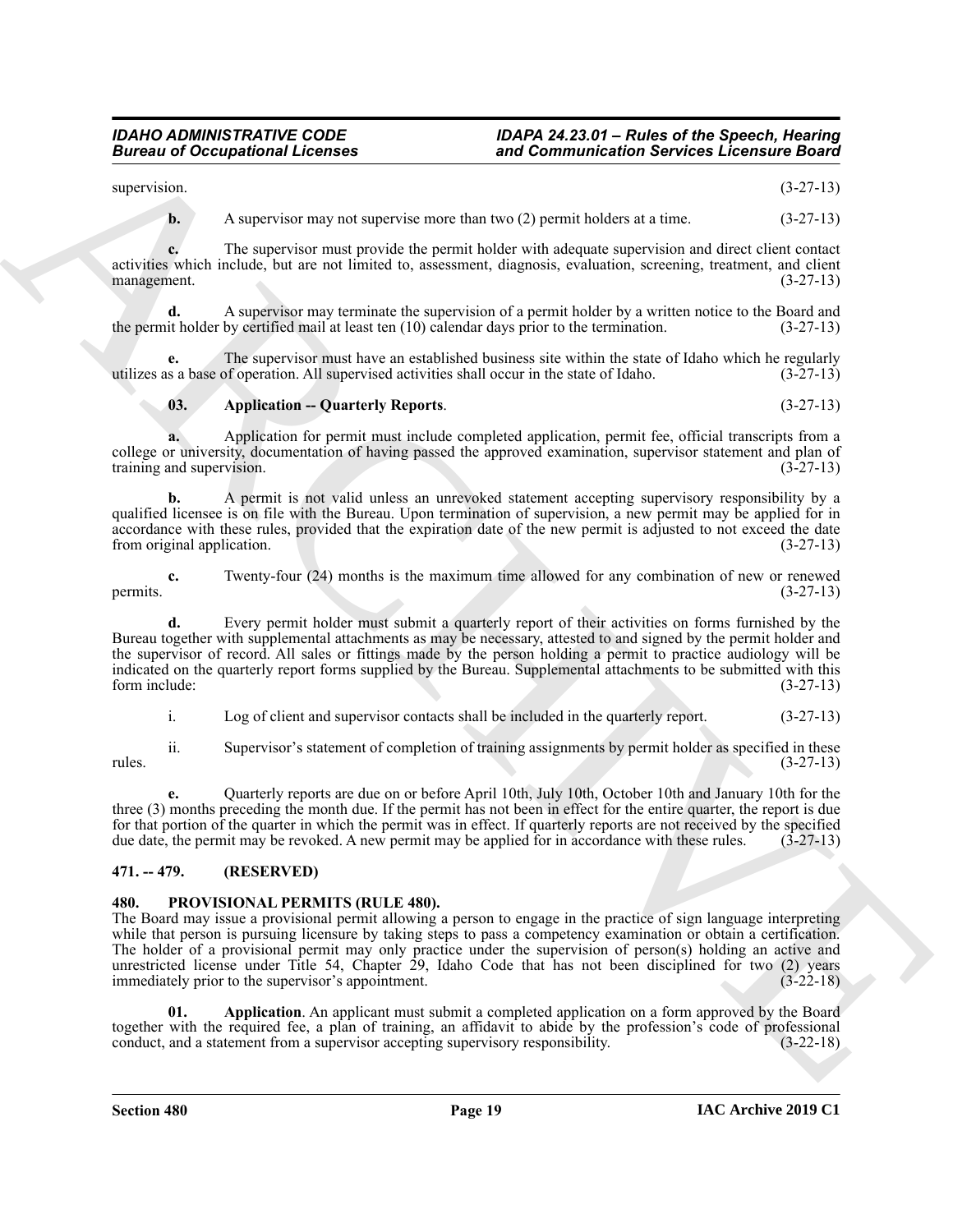### **Section 500 Page 20**

### **IAC Archive 2019 C1**

<span id="page-19-2"></span>**a.** Upon termination of supervision, a new permit may be applied for in accordance with these rules, provided that the expiration date of the new permit does not exceed the date of the third licensure examination following approval of the original application. (3-22-18)

**b.** A provisional permit expires automatically upon issue of an original license. The provisional permit is valid for one (1) year from the date of issue and may be renewed prior to its expiration with an application

for extension signed by the permit holder's supervisor at the discretion of the Board for a one (1) year period up to a maximum of two (2) renewals.  $(3-22-18)$ 

## <span id="page-19-0"></span>**481. -- 499. (RESERVED)**

### <span id="page-19-1"></span>**500. TESTING (RULE 500).**

<span id="page-19-6"></span><span id="page-19-5"></span>**01. Purpose of Rule**. The purpose of this rule is to define, "tests utilizing appropriate procedures," as

used in Section 54-2923(6), Idaho Code. This rule is intended to be consistent with and to compliment FDA Rule 801.420 as it refers to hearing aid evaluations. (3-30-06)

Bureau of Occupations and Commutation Services Leconsine Services 2018<br>
We are the summer of the summer of the summer of the summer holds and control of the summer of the summer of the summer of the summer of the summer o **c.** Supervisors who fail to properly or adequately work with permit holders as required by Subsection 480.02 will be subject to disciplinary action as set forth in Section 54-2923, Idaho Code. (3-22-18) **04. Expiration and Renewal**. (3-22-18)

three (3) calendar month period preceding the month due. If the permit has not been in effect for the entire quarter, the report is due for that portion of the quarter in which the permit was in effect. If quarterly reports are not received by the specified due date, the permit may be revoked. (3-22-18)

Board together with supplemental attachments as may be necessary, attested to and signed by the permit holder and supervisor. Supplemental attachments which must be submitted with this form include: (3-22-18) supervisor. Supplemental attachments which must be submitted with this form include:

- i. Log of supervisor and permit holder contacts; (3-22-18)
- ii. Supervisor's statement of completion of training assignments by permit holder; and (3-22-18)

**b.** Quarterly reports are due on or before April 10th, July 10th, October 10th, and January 10th for the

- 
- iii. Certificate of attendance for any workshop or training session that permit holder has attended;

*Bureau of Occupational Licenses and Communication Services Licensure Board*

(3-22-18)

**a.** A supervisor will ensure that the practice and conduct of each permit holder under their supervision conforms to the requirements of Title 54, Chapter 29, Idaho Code, and these rules. (3-22-18)

*IDAHO ADMINISTRATIVE CODE IDAPA 24.23.01 – Rules of the Speech, Hearing*

**b.** A supervisor will record with the Board a plan of training that encompasses all sections covered in the licensing examination. The plan must be accepted and approved by the Board or its agent prior to issuance of a

**e.** A supervisor may terminate their supervision of a permit holder by delivering written notice to the

permit.  $(3-22-18)$ 

**c.** A supervisor will review with the permit holder plans for training necessary to prepare the permit holder for the required examination.

**d.** A supervisor may not supervise more than two (2) permit holder at a time.  $(3-22-18)$ 

<span id="page-19-3"></span>**03. Quarterly Reports**. (3-22-18)

**a.** Every permit holder must submit a quarterly report of their activities on forms furnished by the

Board and the permit holder by certified mail at least ten (10) calendar days prior to termination. (3-22-18)

# <span id="page-19-4"></span>**02. Supervision**. (3-22-18)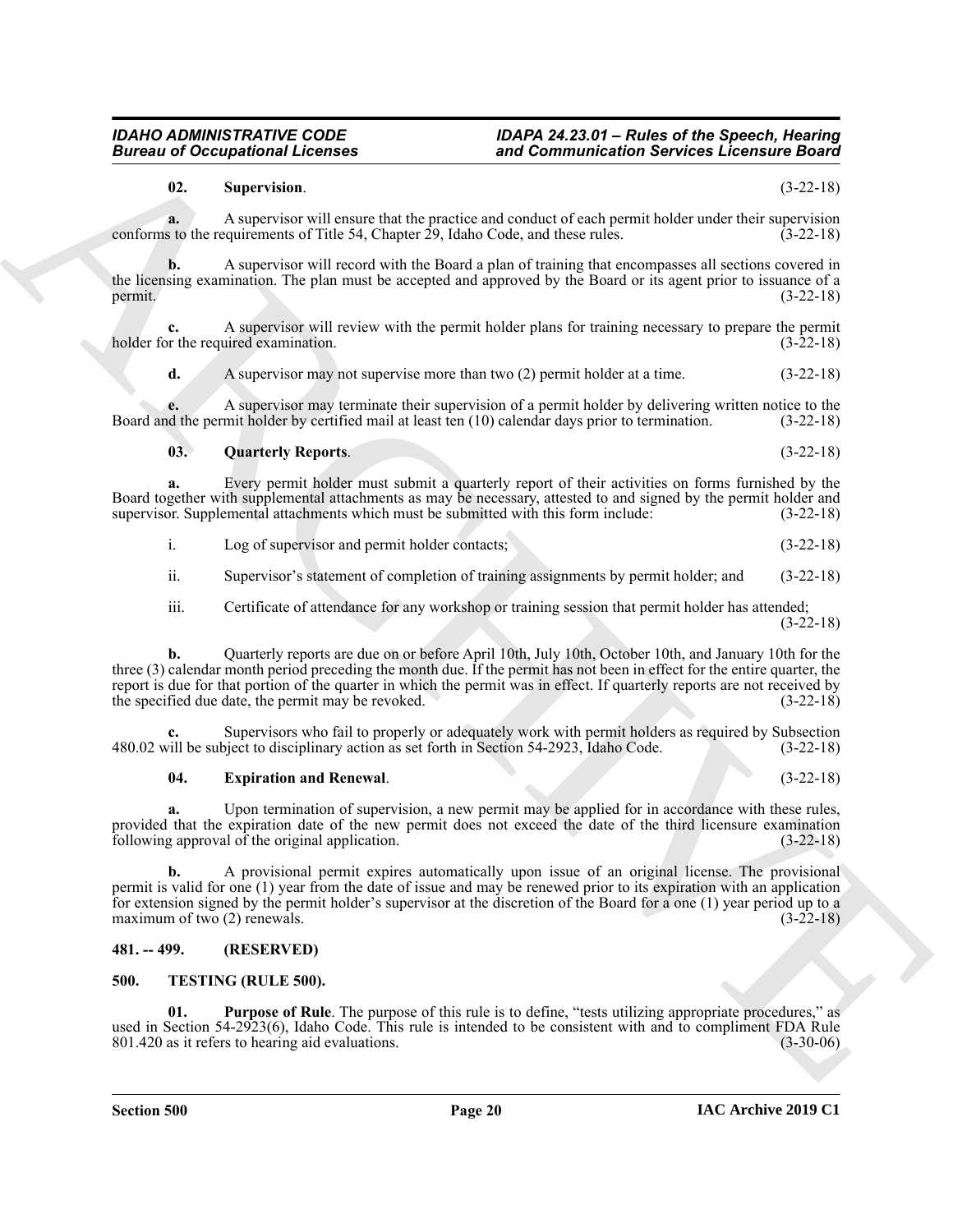- <span id="page-20-5"></span><span id="page-20-3"></span>**a.** Soundfield testing for speech discrimination in both the aided and unaided conditions; (3-30-06)
- **b.** Soundfield testing using warble tones or narrowband noise to evaluate functional gain; or(3-30-06)
- <span id="page-20-4"></span>**c.** "Real ear" probe microphone measurements. (3-30-06)
- <span id="page-20-2"></span>**04. Records**. A copy of all test data shall be kept on file by the licensee for two (2) years after sale. (3-30-06)

| A child of tender years;          |  | $(3-30-06)$ |
|-----------------------------------|--|-------------|
| The developmentally disabled; and |  | $(3-30-06)$ |

### <span id="page-20-0"></span>**551. -- 599. (RESERVED)**

#### <span id="page-20-8"></span><span id="page-20-7"></span><span id="page-20-6"></span><span id="page-20-1"></span>**600. WRITTEN CONTRACTS (RULE 600).**

| <b>Bureau of Occupational Licenses</b>  |                                                                                                                                                                                                                                                                                                                                                                                                                                                                                                                                                                                                                                                                                                                                      | and Communication Services Licensure Board |             |  |  |  |
|-----------------------------------------|--------------------------------------------------------------------------------------------------------------------------------------------------------------------------------------------------------------------------------------------------------------------------------------------------------------------------------------------------------------------------------------------------------------------------------------------------------------------------------------------------------------------------------------------------------------------------------------------------------------------------------------------------------------------------------------------------------------------------------------|--------------------------------------------|-------------|--|--|--|
| 02.<br>current H.T.L. reference levels. | Pre-Fitting Testing. All prospective hearing aid consumers must be given calibrated pure tone air<br>and bone tests with masking when applicable. Speech tests must be given by appropriate equipment calibrated to                                                                                                                                                                                                                                                                                                                                                                                                                                                                                                                  |                                            | $(3-30-06)$ |  |  |  |
| 03.<br>following tests:                 | <b>Sound Field Testing.</b> Before the prospective consumer purchases a hearing aid or within six (6)<br>weeks afterward, the licensee must conduct the testing necessary to document that the fitted instrument meets<br>industry standards and provides benefit to the consumer. This testing shall be accomplished using appropriate sound<br>field testing so as to ensure repeatability. Verification of benefit may be accomplished using any one (1) of the                                                                                                                                                                                                                                                                   |                                            | $(3-30-06)$ |  |  |  |
| a.                                      | Soundfield testing for speech discrimination in both the aided and unaided conditions;                                                                                                                                                                                                                                                                                                                                                                                                                                                                                                                                                                                                                                               |                                            | $(3-30-06)$ |  |  |  |
| b.                                      | Soundfield testing using warble tones or narrowband noise to evaluate functional gain; or (3-30-06)                                                                                                                                                                                                                                                                                                                                                                                                                                                                                                                                                                                                                                  |                                            |             |  |  |  |
| c.                                      | "Real ear" probe microphone measurements.                                                                                                                                                                                                                                                                                                                                                                                                                                                                                                                                                                                                                                                                                            |                                            | $(3-30-06)$ |  |  |  |
| 04.                                     | <b>Records.</b> A copy of all test data shall be kept on file by the licensee for two (2) years after sale.                                                                                                                                                                                                                                                                                                                                                                                                                                                                                                                                                                                                                          |                                            | $(3-30-06)$ |  |  |  |
| 05.                                     | <b>Exemptions.</b> The testing requirements contained in Subsections 450.02 and 450.03 of this rule<br>shall not apply to those consumers who are not capable of responding to acceptable audiological pure tone tests.<br>Examples of these types of consumers are:                                                                                                                                                                                                                                                                                                                                                                                                                                                                 |                                            | $(3-30-06)$ |  |  |  |
| a.                                      | A child of tender years;                                                                                                                                                                                                                                                                                                                                                                                                                                                                                                                                                                                                                                                                                                             |                                            | $(3-30-06)$ |  |  |  |
| b.                                      | The developmentally disabled; and                                                                                                                                                                                                                                                                                                                                                                                                                                                                                                                                                                                                                                                                                                    |                                            | $(3-30-06)$ |  |  |  |
| c.                                      | The legally incompetent by a court order.                                                                                                                                                                                                                                                                                                                                                                                                                                                                                                                                                                                                                                                                                            |                                            | $(3-30-06)$ |  |  |  |
| $551. - 599.$                           | (RESERVED)                                                                                                                                                                                                                                                                                                                                                                                                                                                                                                                                                                                                                                                                                                                           |                                            |             |  |  |  |
| 600.                                    | <b>WRITTEN CONTRACTS (RULE 600).</b>                                                                                                                                                                                                                                                                                                                                                                                                                                                                                                                                                                                                                                                                                                 |                                            |             |  |  |  |
| 01.<br>contain each of the following:   | <b>Contract Form.</b> Any person who practices the fitting and sale of hearing aids shall enter into a<br>written contract with the person to be supplied with the hearing aid. The written contract shall be given to the<br>consumer at the time of the sale, and shall be signed by the licensee and the consumer. The written contract shall                                                                                                                                                                                                                                                                                                                                                                                     |                                            | $(3-30-06)$ |  |  |  |
| a.                                      | Licensee's signature and license number,                                                                                                                                                                                                                                                                                                                                                                                                                                                                                                                                                                                                                                                                                             |                                            | $(3-30-06)$ |  |  |  |
| b.                                      | Business address,                                                                                                                                                                                                                                                                                                                                                                                                                                                                                                                                                                                                                                                                                                                    |                                            | $(3-30-06)$ |  |  |  |
| c.                                      | The specifications as to the make, model, and manufacture date of the hearing aid,                                                                                                                                                                                                                                                                                                                                                                                                                                                                                                                                                                                                                                                   |                                            | $(3-30-06)$ |  |  |  |
| d.                                      | Clearly state the full terms of the sale                                                                                                                                                                                                                                                                                                                                                                                                                                                                                                                                                                                                                                                                                             |                                            | $(3-30-06)$ |  |  |  |
| e.                                      | Provide the serial number of the hearing aid upon delivery.                                                                                                                                                                                                                                                                                                                                                                                                                                                                                                                                                                                                                                                                          |                                            | $(3-30-06)$ |  |  |  |
| f.                                      | Be clearly marked as "used" or "reconditioned," whichever is applicable, if the aid is not new.                                                                                                                                                                                                                                                                                                                                                                                                                                                                                                                                                                                                                                      |                                            | $(3-30-06)$ |  |  |  |
| 02.                                     | <b>Cancellation and Refund</b> . The written contract shall grant the consumer a nonwaivable thirty (30)<br>day right to cancel the purchase and obtain a refund. The thirty (30) day right to cancel shall commence from either<br>the date the contract is signed or the hearing aid is originally delivered to the consumer, whichever is later. The thirty<br>(30) day period shall be tolled for any period in which the licensee has taken possession or control of the hearing aid<br>after its original delivery. The written contract shall specify the exact portion of the purchase price, not to exceed<br>twenty-five (25%) percent of the total purchase price of the hearing instrument and fitting expenses, that is |                                            |             |  |  |  |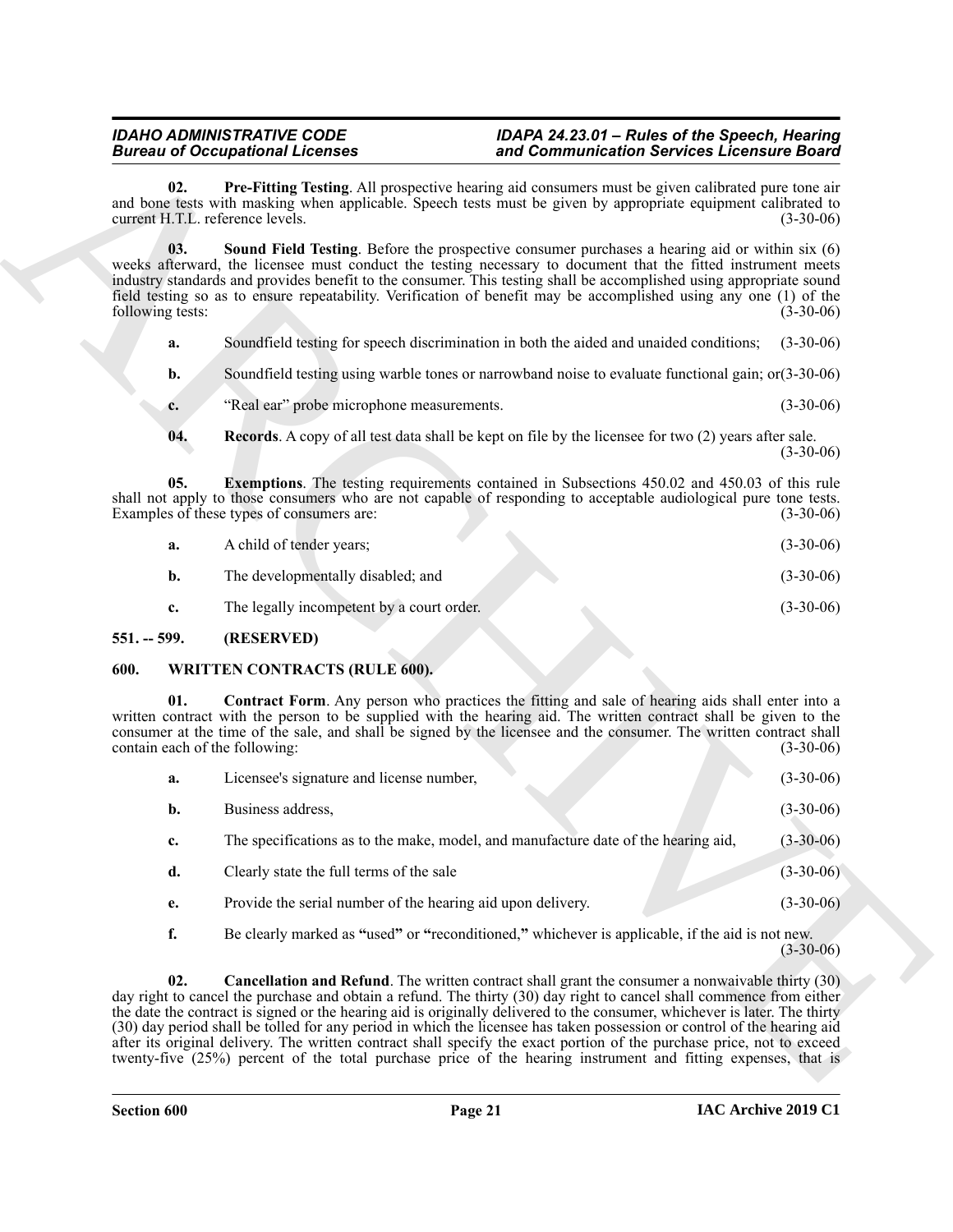<span id="page-21-4"></span>nonrefundable. The written contract shall also contain, in print size no smaller than ten (10) point type, the address of the bureau of occupational licenses and the procedure for filing complaints against anyone licensed to dispense hearing aids. (3-30-06)

Because of Occupational Licenses<br>
The computer state of the property and the property of the property and the computer state of the computer state of the property of the computer state of the computer state of the compute **03. Dealer Cancellation**. The written contract shall also contain, in print size no smaller than ten (10) point type, a nonwaivable statement that the contract is null and void and unenforceable if the hearing aid being purchased is not delivered to the consumer within thirty (30) days of the date the written contract is signed. The statement shall also provide that in the event the hearing aid is not delivered to the consumer within thirty (30) days of the date the written contract is signed, the licensee shall promptly refund any and all moneys paid for the purchase of the hearing aid. In the event that any licensee cancels, nullifies, or otherwise, of their own volition, refuses to honor any written contract, for any reason other than consumer cancellation as set forth in Subsection 500.02, that licensee shall promptly refund any and all moneys paid for the purchase of the hearing aid, including any monies designated<br>by the contract as nonrefundable in the event that the consumer had canceled the purchase. (3-30-06) by the contract as nonrefundable in the event that the consumer had canceled the purchase.

### <span id="page-21-0"></span>**601. -- 699. (RESERVED)**

#### <span id="page-21-3"></span><span id="page-21-1"></span>**700. CODE OF ETHICS (RULE 700).**

The code of ethics for sign language interpreters licensed under Title 54, Chapter 29, Idaho Code, is contained within the National Association of the Deaf (NAD)-Registry of Interpreters for the Deaf, Inc. (RID) Code of Professional Conduct as incorporated by reference in Section 004 of these rules. (3-22-18)

### <span id="page-21-2"></span>**701. -- 999. (RESERVED)**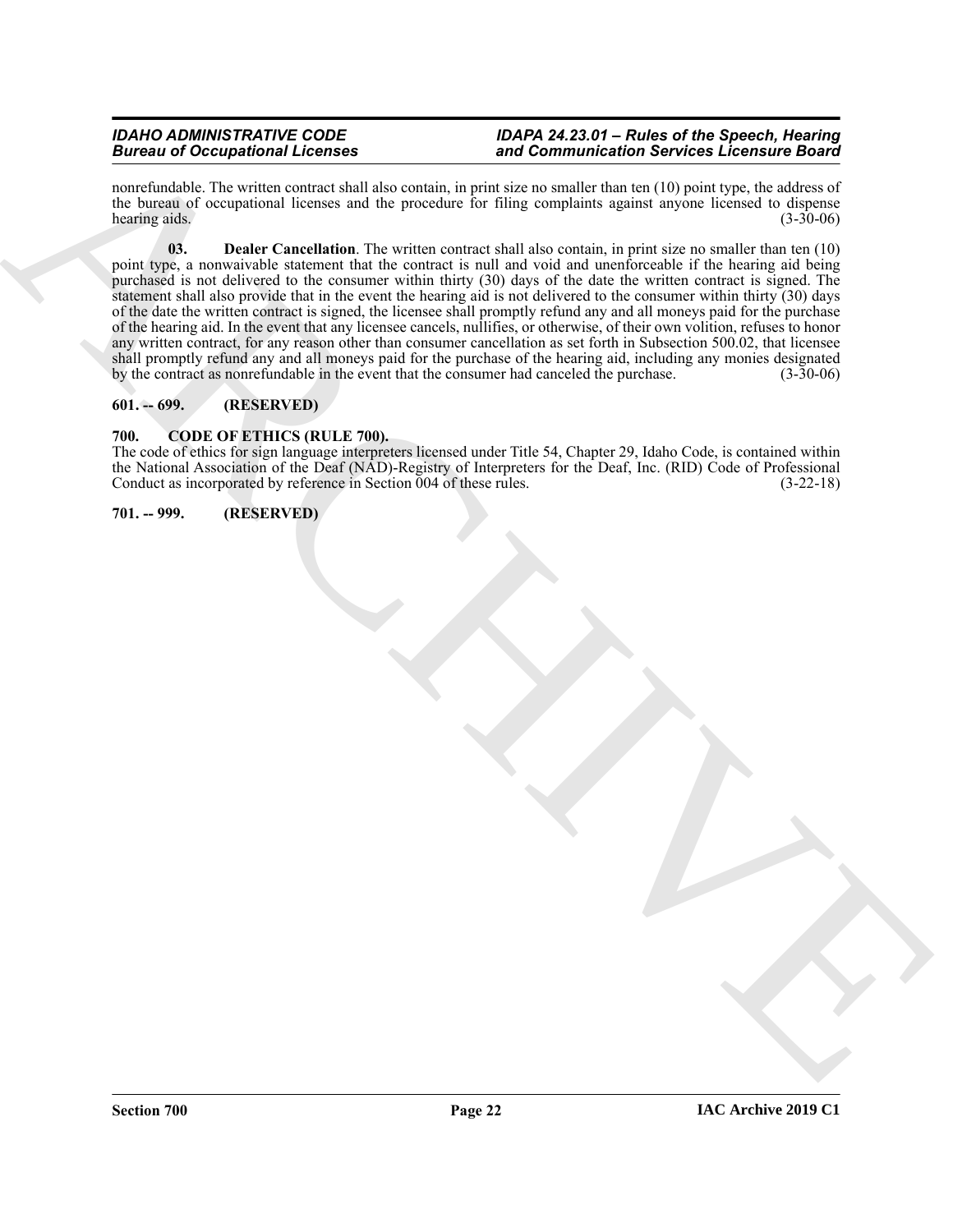# *Subject Index*

#### **A**

Address Of Idaho Speech, Hearing & Communication Services Licensure Board 3 Administrative Appeals 3 Application 4 Applications Must Be Complete 5 Filing an Application 4 Lack of Activity 5 Supporting Documents 4

# **C**

Certifications 13 Approved Certification Sponsors 13 Board Approved Certification 13 Multiple-Level Certifications 13 Valid Certification 13 Code Of Ethics 22 Continuing Education 15 Compliance Audit 15 Documentation of Attendance 15 Initial Compliance 15 Requirement 15 Special Exemption 15

# **D**

Deaf Interpreters 12 Letter of Endorsement 12 Withdrawal of Endorsement 12 Definitions, IDAPA 24.23.01 3 Audiology Support Personnel 3 Board 3 Bureau 3 Deaf Interpreter 3 Distant Site 4 Dual Licensure 4 Originating Site 4 Tele-Speech, Hearing & Communication Provider 4 Tele-Speech, Hearing & Communication Services 4

### **E**

Endorsement 14 Discipline, Sanctions, or Voluntary Surrender of License 14 Holds a Current, Active License 14 Must Abide by Governing Laws & Rules 14 No Felony Conviction 14 Examination & Re-Examination 12 Content of Exam 13 Dates & Locations of Exams 12 Failure of Exam 13

# **F**

Fees 5 Annual Renewal Fee 5 Annual Renewal Fee for Inactive License 5 Application Fee 5 Dual Licensure Fee 5 Examination/Reexamination Fee 5 Original License Fee 5 Provisional Permit 5 Refund of Fees 5 Registration Fee for Out of State Licenses 5 Reinstatement Fee 5

Inactive Status 5 Inactive License Status 6 Request for Inactive Status 6 Incorporation By Reference 3

#### **L**

**I**

Legal Authority 3 License Expiration 14 Original Licenses 15 Term of License 15

**N** Newborn Hearing Screening Tests 10

### **O**

Organization 4 Meetings 4 Organization of the Board 4 Out Of State Licensees Registration Fee 12 Statement of Registration 12 Statement of Time Engaged 12

# **P**

Provisional Permit Audiology 18 Application -- Quarterly Reports 19 Issuance of a Provisional Permit 18 Supervisor -- Responsibilities -- Restrictions 18 Fitting & Dealing Hearing Aids 15 Adequate Personal Contact -- Requirements 16 Application -- Quarterly Reports 17 Exemptions 17 Issuance of a Provisional Permit 15 Supervisor -- Qualifications --

Responsibilities -- Restrictions 16 Speech-Language Pathology 17 Application & Quarterly Reports 18 Issuance of a Provisional Permit 17 Supervisor -- Responsibilities -- Restrictions 18 Provisional Permits 19 Application 19 Expiration and Renewal 20 Quarterly Reports 20 Supervision 20 Public Records 3

# **Q**

[A](#page-2-10)dison Observations (a)  $\frac{1}{2}$ <br> [C](#page-5-3)ommercial Seconds (a)  $\frac{1}{2}$ <br>
Commercial Seconds (a)  $\frac{1}{2}$ <br>
A[R](#page-12-2)C[H](#page-13-11)[I](#page-10-10)[V](#page-10-14)[E](#page-9-9)ST COMMUNIST COMMUNIST COMMUNIST CONTINUES (a)  $\frac{1}{2}$ <br>
ARCHIVEST COMMUNIST CONTINUES (a)  $\frac{1}{2}$ <br>
ARCHIVES Qualifications For Audiologist Licensure 6 Examination 6 Experience 6 Graduate Program Requirement 6 Qualifications For Hearing Aid Dealer & Fitter Licensure 11 Education Requirement 11 Qualifications For Sign Language Interpreter Licensure 11 Education 12 Examination or Certification 12 General 11 Qualifications For Speech-Language Pathologist Aide Licensure 10 Education Program Requirement 11 Examination 11 Supervision 11 Qualifications For Speech-Language Pathologist Assistant Licensure 11 Education Program Requirement 11 Examination 11 Supervision 11 Qualifications For Speech-Language Pathologist Licensure 10 Examination 10 Graduate Program Requirement 10 Supervised Experience 10

## **R**

Registration For Out Of State Licensees 12 Renewal Of License 5 Expiration Date 5 Reinstatement 5